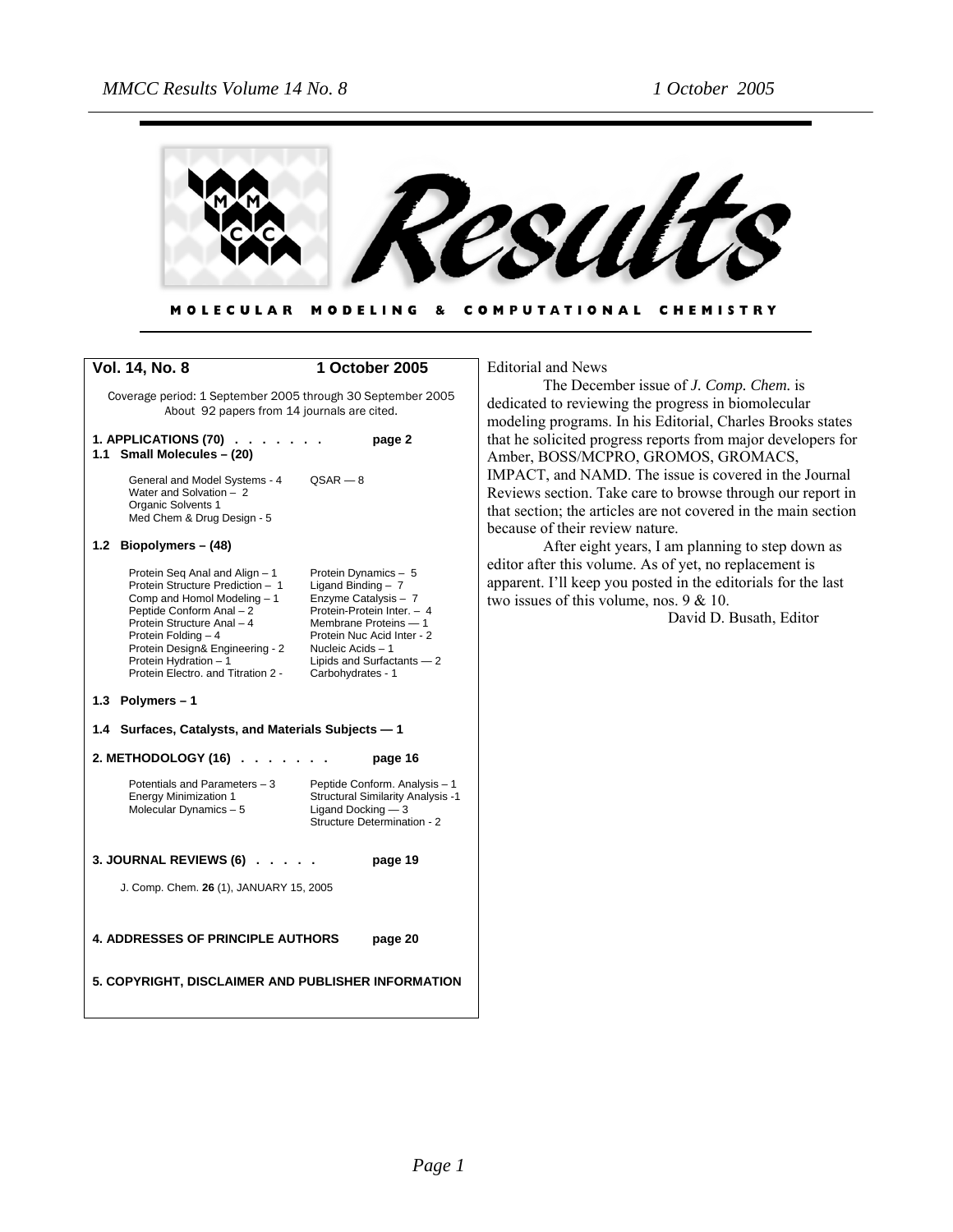# **1. APPLICATIONS**

1.1. *Small Molecules*

e-mail: *mmccresults@comcast.net David Busath, M.D., Professor, Dept. of Physiology and Dev. Biol. Brigham Young Univ., Provo, UT* **Editor Emeritus: Bruce Gelin, Ph.D.**  *Dr. Gelin was founder of MMCC Results and edited volumes 1-6.*

#### **General and Model Systems ! Potentials of mean force for the interaction of blocked alanine dipeptide molecules in water and gas phase from MD simulations**. V.M. Dadarlat\* [Purdue U] *Biophys. J.* **89,** 1433-1445 [2005] The 2D PMF and interaction profile for a pair of alanine dipeptide molecules in explicit water cannot be captured in a 1D PMF, with forces being twice as strong in some spots. Likewise, implicit salvation is inadequate. "A preference for helical conformations is observed at close encounter between molecules." **Shear viscosity and thermal conductivity of quadrupolar real fluids from molecular simulation.**  G.A. Fernández\* [U Stuttgart], J. Vrabec, and H. Hasse *Mol. Sim.* **31**, 787-793 (2005) Equilibrium MD was used with the Green-Kubo formalism to simultaneously calculate shear viscosity and thermal conductivity of  $F_2$ ,  $N_2$ ,  $O_2$ ,  $CO_2$ ,  $C_2H_6$ ,  $C_2H_4$ ,  $C_2F_6$ ,  $C_3H_4$ ,  $C_3H_6$  and  $SF_6$ . The molecules were described by a two-center Lennard-Jones plus point quadrupole pair potential, with parameters adjusted to vapor-liquid equilibria. At low temperature and high density state points, the Green-Kubo integral for shear viscosity shows slow convergence. A new approach is offered to work around this problem. **Density-functional theory and ab initio Hartree-Fock studies on the structural parameters and chemical activity of the free radicals generated by benzoquinone and hydroquinone.**  Y. Song, J. Xie\* [Jiangsu U], H. Shu, G. Zhao, X. Lv and H. Cai *Bioorg. Med. Chem*. **13**, 5658-5667 (2005) The calculated geometrical parameters, the predicted IR spectra, and the chemical activities of free radicals and transition states were compared with those of benzoquinone and hydroquinone. The reactive mechanisms of free radicals generated by benzoquinone and hydroquinone are also discussed using *ab* initio Hartree-Fock (HF) methods. **MMCC Results**  David Busath, Ed. 706 Sunny Lane Orem, UT 84058 Tel. (801) 422-8753 Fax (801) 422-0700  *MMCC Results* (ISSN 1061-6381) is published ten times per year at the beginning of each month except January and August by the independent business, MMCC Results. Mention of software hardware, or other products is for informational purposes only and does not constitute an endorsement or recommendation by MMCC Results nor by the authors of the paper cited. All product names are the trademarks or registered symbols of their respective holders. Marginal symbols indicate that the authors acknowledged the use of a software package from a commercial sourse. **A** refers to Accelrys Inc. and **T** to Tripos Inc. Other companies are denoted by *Associate Editor: Thomas Cheatham Univ. of Utah, Salt Lake City, UT Assistant Editors: Alan C. Cheng Pfizer Global R&D, Cambridge, MA Anton Feenstra Vrije Univ., Amsterdam, Netherlands*

*R. Nageswara Ramireddy Genomik Design Pharmaceuticals Pvt. Ltd. Hyderabad, India*

exclamation point.

their name in a box. Papers of special interest are marked by an

Copyright © 2005 MMCC Results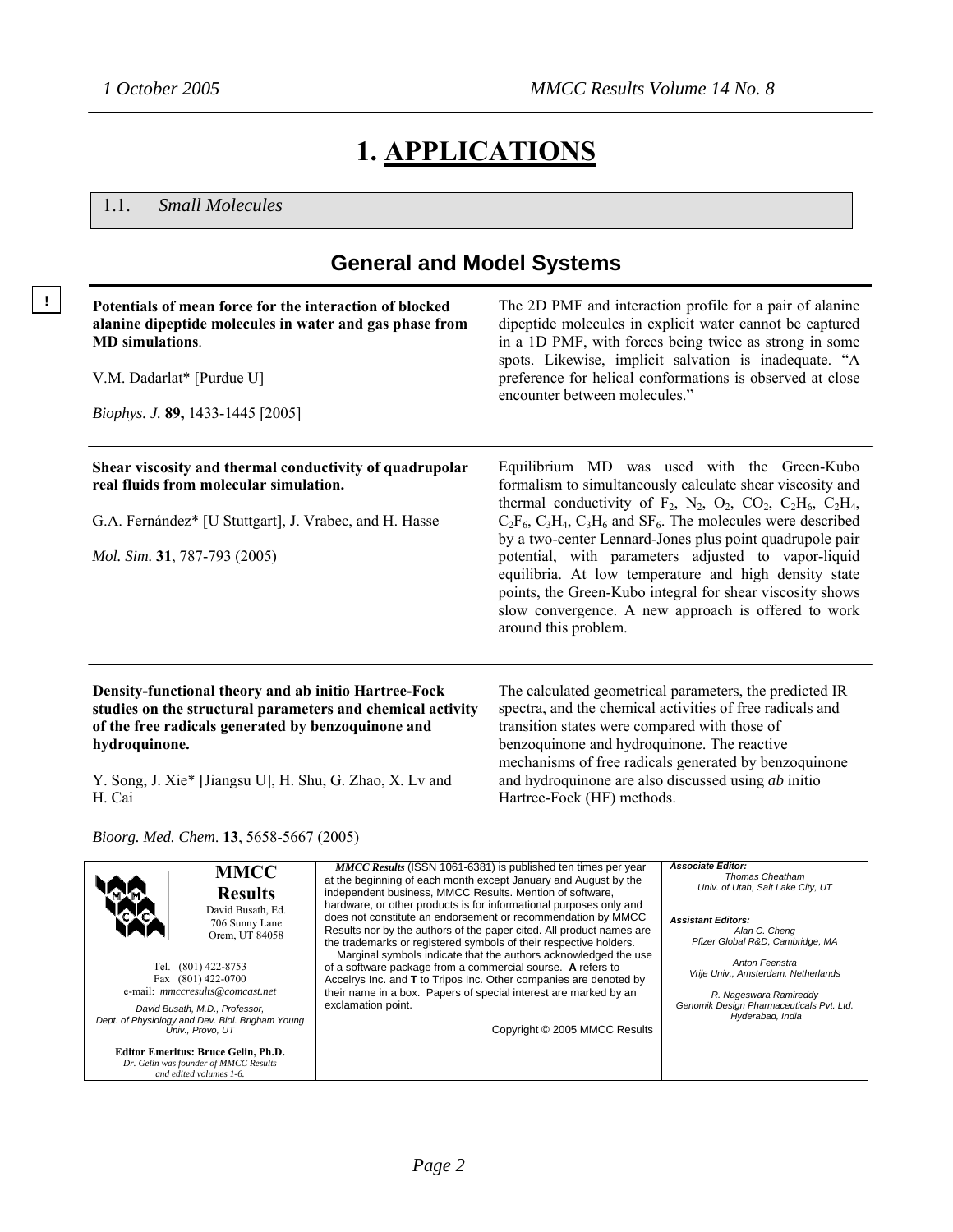General and Model Systems (cont'd)

**Intrinsic relative stabilities of the neutral tautomers of arginine side-chain models.** 

J. Norberg\* [Karolinaska Inst], N. Foloppe, and L. Nilsson

*J. Chem. Theory and Comput.* **1**, 986-993 (2005)

*N*-methyl-guanidine and *N*-ethyl-guanidine compounds were used to model the charged and all neutral protonation states of the arginine side chain. QM calculations are used to investigate the relative stabilities of all five neutral tautomers. The relative stabilities were obtained in vacuum, water and chloroform, by combining the QM calculations with a continuum solvation model. Significant differences in stability are found between the neutral tautomers, in both water and chloroform.

### **Water and Solvation**

| Structural properties of water: Comparison of the SPC,<br>SPCE, TIP4P, and TIP5P models of water.<br>J. Zielkiewicz * [Gdańsk University of Technology]<br>J. Chem. Phys. 123, 10450101-10450106 (2005) | Ordering of neighbors is all localized to the first and<br>second shells, which are distinctly divided and have 43<br>J/mol-K and 12 J/mol-K respectively. The orientation is<br>the only significant contributor to the entropy. Entropy<br>and hydrogen bonding are closest to experimental for<br>SPC and TIP4P models, which are recommended for<br>biomolecular simulations. |
|---------------------------------------------------------------------------------------------------------------------------------------------------------------------------------------------------------|-----------------------------------------------------------------------------------------------------------------------------------------------------------------------------------------------------------------------------------------------------------------------------------------------------------------------------------------------------------------------------------|
| Hydration properties and potentials of mean force of<br>nonpolar amino acid residues in water: A pertubation<br>theoretic approach.                                                                     | FEP simulations are used to estimate the solute-solvent<br>interactions and the PMF for approximations of amino<br>acids. Comparison with GROMOS shows that accuracy<br>varies with residue species. Hydrophobicity is analyzed                                                                                                                                                   |
| D.G. Renzi, C.O. Stoico, and F. Vericat* [U Nac La Plata]                                                                                                                                               | in terms of solute-water and solute-solute correlations.                                                                                                                                                                                                                                                                                                                          |
| J. Chem. Phys. 123, 10450201-10450210 (2005)                                                                                                                                                            |                                                                                                                                                                                                                                                                                                                                                                                   |

### **Organic Solvents**

| Molecular dynamics simulation of fluorination effect for |
|----------------------------------------------------------|
| solvation of trifluoromethylbenzoic acid isomers in      |
| supercritical carbon dioxide.                            |

H. Higashi\* [Kanazawa U] , Y. Iwai , K. Miyazaki , and Y. Arai

*Mol. Sim.* **31**, 725-730 (2005)

MD simulation was applied to investigate the interactions between carbon dioxide and the solutes of carbon dioxide + trifluoromethylbenzoic acid isomer and carbon dioxide + methylbenzoic acid isomer systems. It was found that the interactions between carbon dioxide and trifluoromethyl group in trifluoromethylbenzoic acid isomers were stronger than those between carbon dioxide and the methyl group in methylbenzoic acid isomers.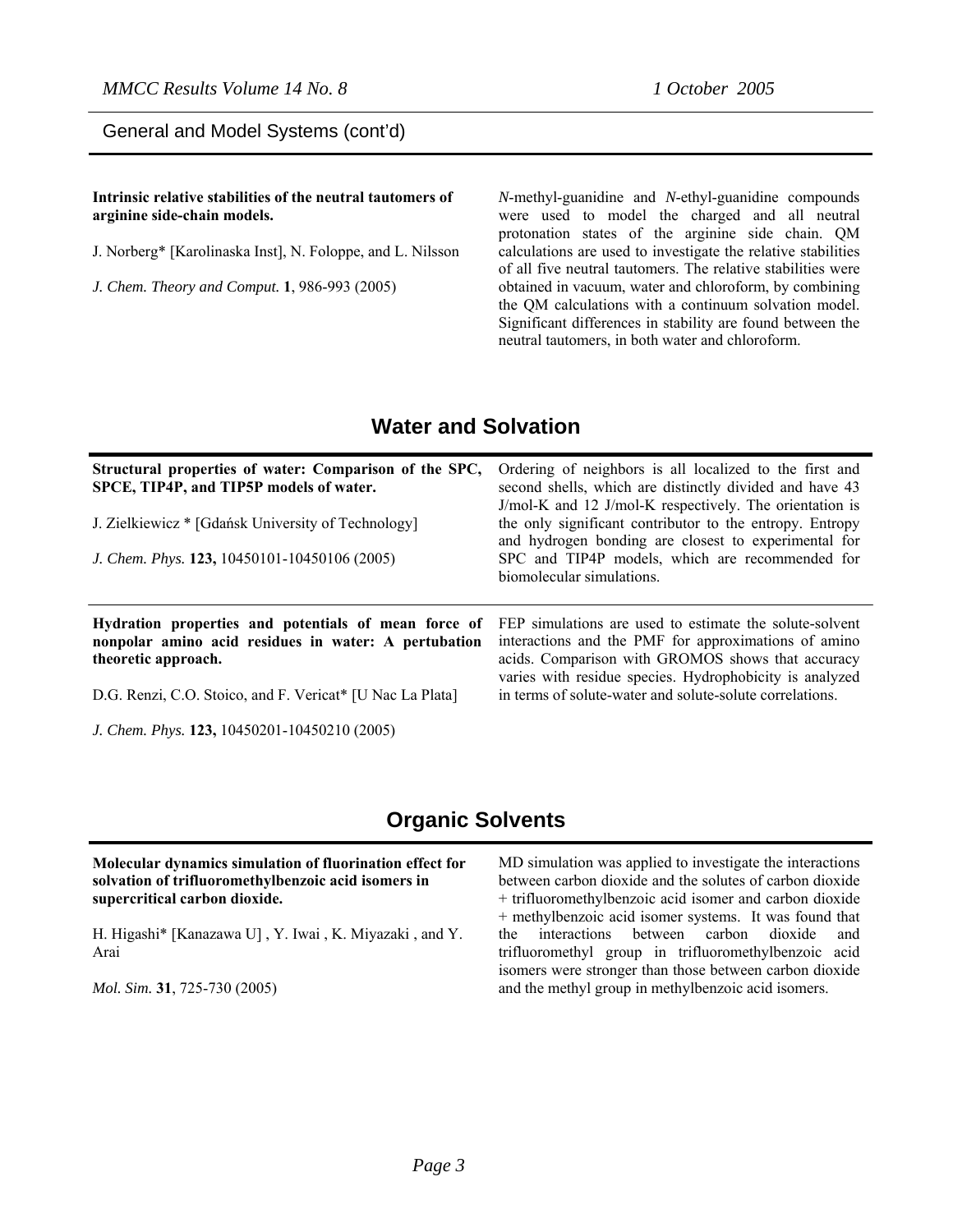# **Medicinal Chemistry and Drug Design**

| A Three-dimensional Model of the Human<br><b>Immunodeficiency Virus Type 1 Integration Complex</b><br>J. Wielens* [Monash U], I.T. Crosby, and D.K. Chalmers<br>J Comput Aided Mol Des 19, 301-317 (2005)                                                                                                                                                                                                                                                                                      | Analysis of a homology model of the HIV-1 integrase<br>dimer, two viral DNA strands and one host DNA<br>mimicking strand, based on the Tn5 transposase<br>structure, identifies key residues and interacting regions,<br>which are also highly conserved. |
|------------------------------------------------------------------------------------------------------------------------------------------------------------------------------------------------------------------------------------------------------------------------------------------------------------------------------------------------------------------------------------------------------------------------------------------------------------------------------------------------|-----------------------------------------------------------------------------------------------------------------------------------------------------------------------------------------------------------------------------------------------------------|
| Theoretical and experimental design of atypical kinase<br>inhibitors: Application to p38 MAP kinase.<br>K.F. McClure* [Pfizer], Y.A. Abramov* [Pfizer], E.R. Laird,<br>J.T. Barberia, W. Cai, T.J. Carty, S.R. Cortina, D.E. Danley,<br>A.J. Dipesa, K.M. Donahue, M.A. Dombroski, N.C. Elliott,<br>C.A. Gabel, S. Han, T.R. Hynes, P.K. LeMotte,<br>M.N. Mansour, E.S. Marr, M.A. Letavic, J. Pandit,<br>D.B. Ripin, F.J. Sweeney, D. Tan, and Y. Tao<br>J. Med. Chem. 48, 5728 - 5737 (2005) | Computational approaches including structure-based<br>modeling and descriptor-based QSAR models are used to<br>find replacement bioisosteres for the benzimidazolone<br>core in a series of p38a inhibitors.                                              |
| The first de novo-designed antagonists of the human NK2<br>receptor.<br>M.A. Ali, N. Bhogal, J.B.C. Findlay, and C.W.G. Fishwick*<br>[U Leeds]<br>J. Med. Chem. 48, 5655-5658                                                                                                                                                                                                                                                                                                                  | A new class of NK2 receptor antagonists is developed<br>using a de novo molecular design program called<br>SPROUT and a homology model of a GPCR.                                                                                                         |
| Structure-based approaches to improve selectivity:<br>CDK2-GSK3β binding site analysis.<br>A. Vulpetti* [Nerviano Med Sci], P. Crivori, A. Cameron, J.<br>Bertrand, M.G. Brasca, R. D'Alessio, and P. Pevarello<br>J. Chem. Inf. Model. 45, 1282-1290 (2005)                                                                                                                                                                                                                                   | Comparison of CDK2 versus GSK3β binding sites using<br>the GRID/CPCA and GRIND/CPCA methods suggests<br>potential sites where optimization of a compound may<br>provide selectivity between the two targets.                                              |
| An automated system for the analysis of G protein-<br>coupled receptor transmembrane binding pockets:<br>Alignment, receptor-based pharmacophores, and their<br>application.<br>N.A. Kratochwil* [Roche], P. Malherbe, L. Lindemann,<br>M. Ebeling, M.C. Hoener, A. Mühlemann, R.H.P. Porter,<br>M. Stahl, and P.R. Gerber<br>J. Chem. Inf. Model. 45, 1324-1336 (2005)                                                                                                                        | Pharmacophore-like models derived from GPCR<br>homology models are used for coarse assessments of<br>selectivity issues, chemical design idea generation, and<br>supporting mutagenesis studies.                                                          |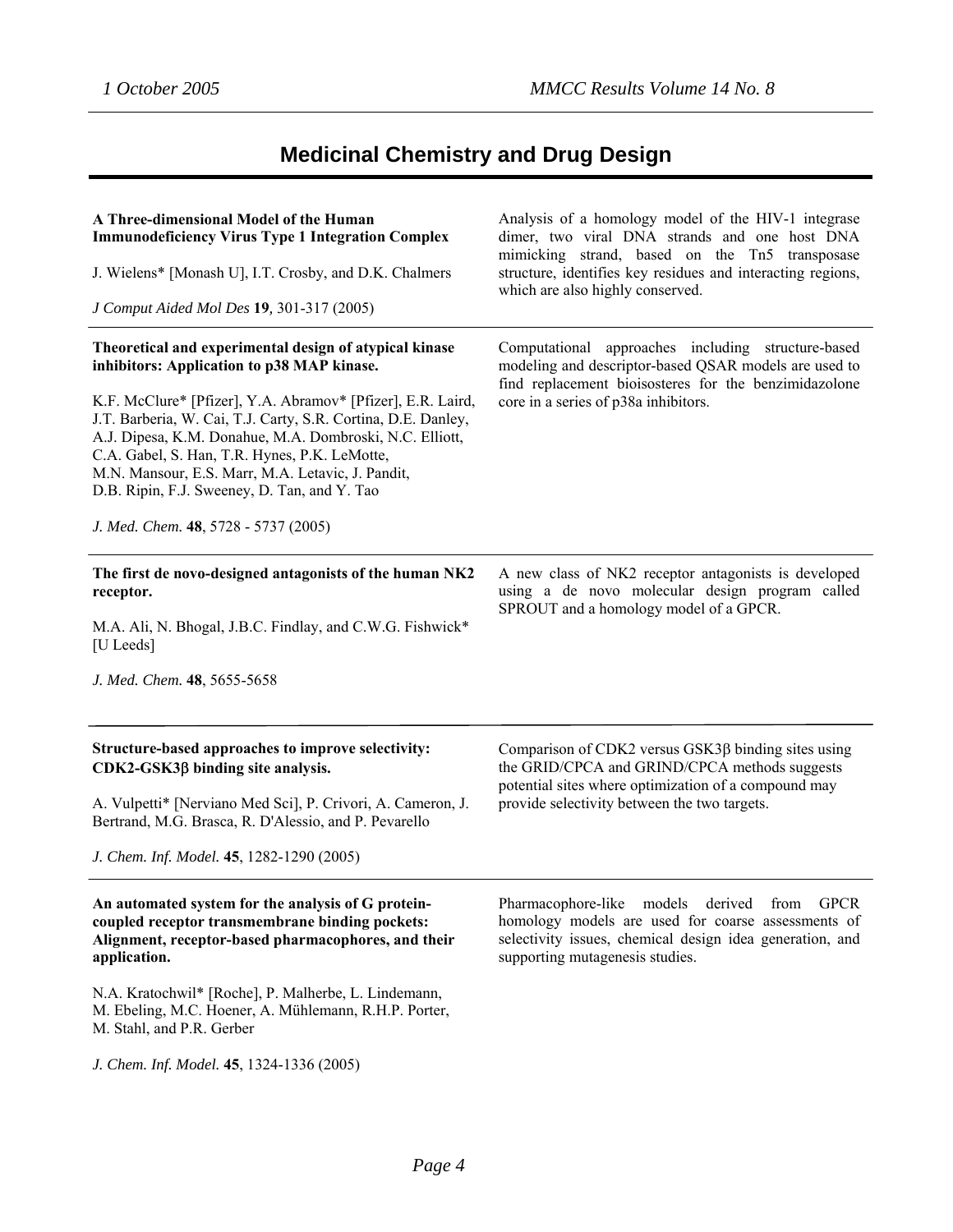analogs toward the HIV-1 PR. ADME properties suggested the cyclic ureas are endowed with a wide range of favorable pharmacokinetic properties, favorable for the discovery of a potent orally administrable antiviral drug.

**A**

### **Quantitative Structure-Activity Relations**

| <b>QSAR</b> study on thiazole and thiadiazole analogues as<br>antagonists for the adenosine $A_1$ and $A_3$ receptors.<br>A. Borghini, D. Pietra, P. Domenichelli and A.M. Bianucci*<br>[U Pisa]<br>Bioorg. Med. Chem. 13, 5330-5337 (2005)                                         | A QSAR study was carried out on thiazole and<br>thiadiazole analogues as antagonists for adenosine $A_1$ and<br>A <sub>3</sub> receptors. CODESSA software is used for application<br>of datasets led to QSAR equations based on three and<br>four descriptors for the adenosine $A_1$ and $A_3$ receptor<br>ligands. The obtained models are useful to understand the<br>main structural features that strongly correlate with the<br>target property.                                                                                                                                                                                                           |
|-------------------------------------------------------------------------------------------------------------------------------------------------------------------------------------------------------------------------------------------------------------------------------------|-------------------------------------------------------------------------------------------------------------------------------------------------------------------------------------------------------------------------------------------------------------------------------------------------------------------------------------------------------------------------------------------------------------------------------------------------------------------------------------------------------------------------------------------------------------------------------------------------------------------------------------------------------------------|
| Exploration of a binding mode of indole amide analogues<br>as potent histone deacetylase inhibitors and 3D-QSAR<br>analyses.<br>Y. Guo, J. Xiao, Zongru Guo* [Chinese Acad Med Sci and<br>Peking Med Coll], F. Chu, Y. Cheng and Song Wu<br>Bioorg. Med. Chem. 13, 5424-5434 (2005) | Docking simulations and 3D-QSAR include CoMFA and<br>CoMSIA analyses were used on a series of indole amide<br>analogues as potent histone deacetylase inhibitors. 3D-<br>QSAR and docking studies validated each other and<br>provided insight into the structural requirements for<br>activity of this class of molecules as HDAC inhibitors.<br>The CoMFA and CoMSIA PLS contour maps and<br>MOLCAD-generated<br>electrostatic,<br>active<br>site<br>lipophilicity, and hydrogen-bonding potential surface<br>maps. Docking studies provided good insights into<br>inhibitor-HDAC interactions at the molecular level.                                          |
| A quantitative structure-activity relationship study on<br>some series of anthranilic acid-based matrix<br>metalloproteinase inhibitors.<br>S.P. Gupta* [Birla Inst of Tech & Sci] and S. Kumaran<br>Bioorg. Med. Chem. 13, 5454 -5462 (2005)                                       | A QSAR study was performed on four different series of<br>anthranilic acid-based matrix metalloproteinase (MMP)<br>inhibitors. The QSAR results indicated the sulfonamide<br>group plays an important role in the inhibition activity of<br>the inhibitors. The effectiveness of sulfonamide group is<br>increased by the presence at the aryl rings or at the<br>sulfonamide nitrogen itself of nitrogen-containing or<br>some such substituents that can increase the electronic<br>character of the sulfonamide group.<br>The inhibition<br>mechanism seems to predominantly involve the<br>electronic interactions between the inhibitors and the<br>enzymes. |
| Combinatorial design of nonsymmetrical cyclic urea<br>inhibitors of aspartic protease of HIV-1.<br>V. Frecer, E. Burello and S. Miertus*<br>[Int Cent for Sci and High Tech]<br>Bioorg. Med. Chem. 13, 5492 -5501 (2005)                                                            | Computer-assisted combinatorial chemistry methods<br>were used to design a small focused virtual library of<br>nonsymmetrically substituted cyclic urea inhibitors of the<br>aspartic protease (PR). A target-specific LUDI-type<br>scoring function, parameterized for a QSAR training set<br>of known cyclic urea inhibitors and validated on a set of<br>compounds not included into the training set, is used to<br>predict the inhibition constants $(K_i)$ of the generated                                                                                                                                                                                 |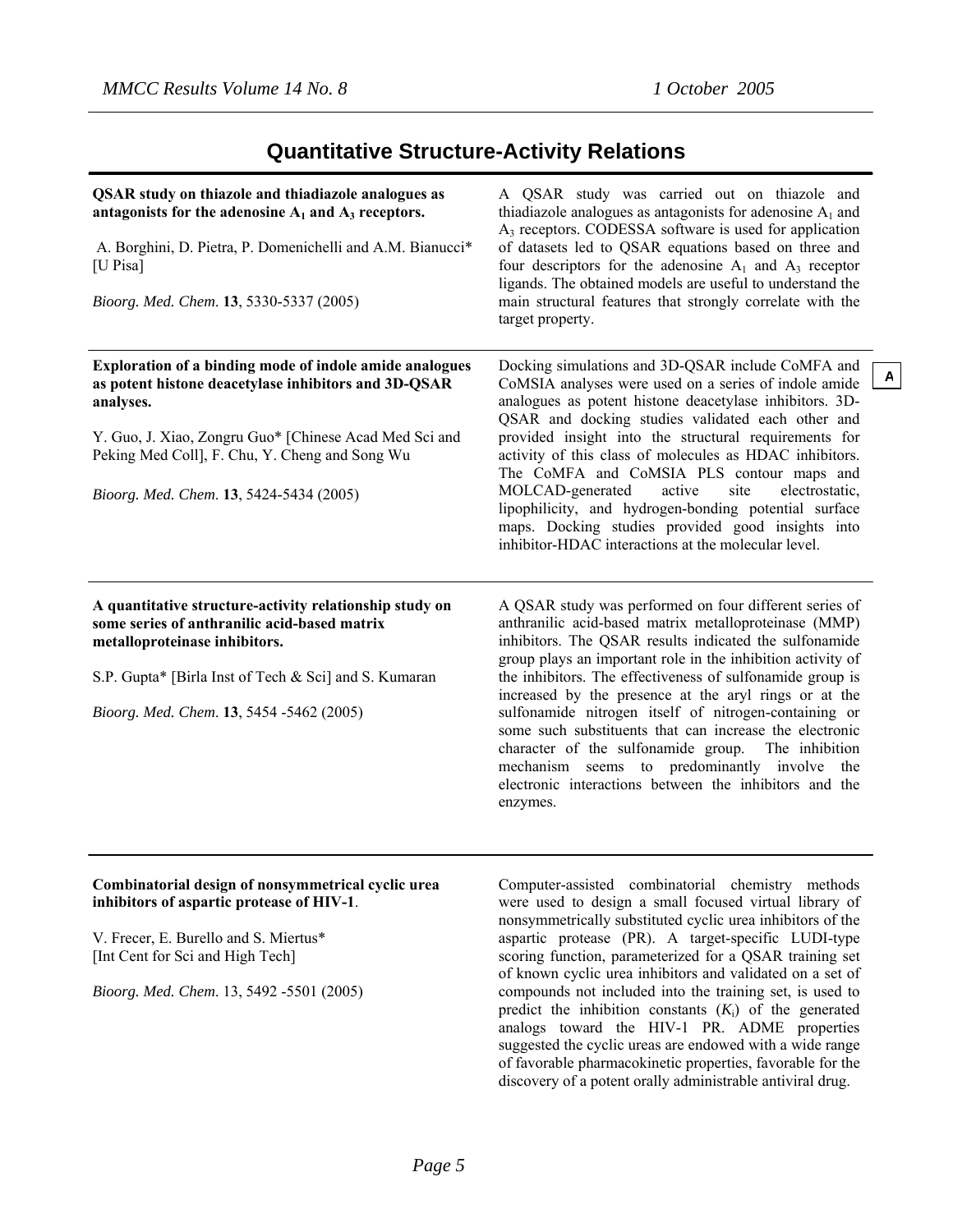### Quantitative Structure-Activity Relationships (cont'd)

#### **A QSAR review on melanoma toxicity.**

R.P. Verma, M.B. Suresh, A. Kurup and C. Hansch\* [Pomona Coll]

*Bioorg. Med. Chem*. **13**, 5508-5526 (2005)

#### **1-Substituted pyrazolo[1,5-***c***]quinazolines as novel Gly/NMDA receptor antagonists: Synthesis, biological evaluation, and molecular modeling study.**

F. Varano\* [U Stud Firenze], D. Catarzi, V. Colotta, F. Romana Calabri, O. Lenzi, G. Filacchioni, A. Galli, C. Costagli, F. Deflorian, and S. Moro

*Bioorg. Med. Chem*. **13**, 5536-5549 (2005)

#### **Binding studies and GRIND/ALMOND-based 3D QSAR analysis of benzothiazine type KATP-channel openers.**

E. Carosati, H. Lemoine, R. Spogli, D. Grittner, R. Mannhold, O. Tabarrini, S. Sabatini, and V. Cecchetti\* [U Perugia]

*Bioorg. Med. Chem*. **13**, 5581-5591 (2005)

An attempt is made to collect the data for different sets of compounds and their toxicities toward melanoma cells by the formulation of a total number of 36 QSAR studies.

A molecular modeling study was carried out to understand receptor affinity and selectivity of a new set of pyrazoloquinazoline derivatives of 5,6-dihydropyrazolo[1,5-*c*]quinazoline-2-carboxylates, bearing different substituents (COOEt, Cl, Br, CH<sub>3</sub>, and COOH) at position-1.

Binding studies were performed for seventeen 1,4 benzothiazine potassium channel openers in rat aromatic smooth muscle cells and cardiomyocytes and compared with published data and derived 3D-QSAR models using GRIND/ALMOND descriptors. 3D-QSAR results in PLS models of two latent variables for all three activities with determination coefficients of 0.97 (smooth muscle relaxation) and 0.94 (smooth muscle cells- and cardiomyocytes-binding). The carbonyl on the N-4 substituent, the hydrogen bond acceptor at C-6, the fivemembered ring at N-4, and the *gem*-dimethyls mainly guide strong binding and strong smooth muscle relaxation.

#### **Validation of a histamine H3 receptor model through structure-activity relationships for classical H3 antagonists.**

S. Lorenzi, M. Mor\* [U Stud Pharm], F. Bordi, S. Rivara, M. Rivara, G. Morini, S. Bertoni, V. Ballabeni, E. Barocelli, and P.V. Plazzi

A 3D model of the rat histamine H3 receptor was built by comparative modeling from the crystallographic coordinates of bovine rhodopsin and its ability to predict the potency of known and new H3 antagonists were discussed. Molecular docking was used to identify a putative binding site for classical, imidazole-derived H3 antagonists.

*Bioorg. Med. Chem*. **13**, 5647-5657 (2005)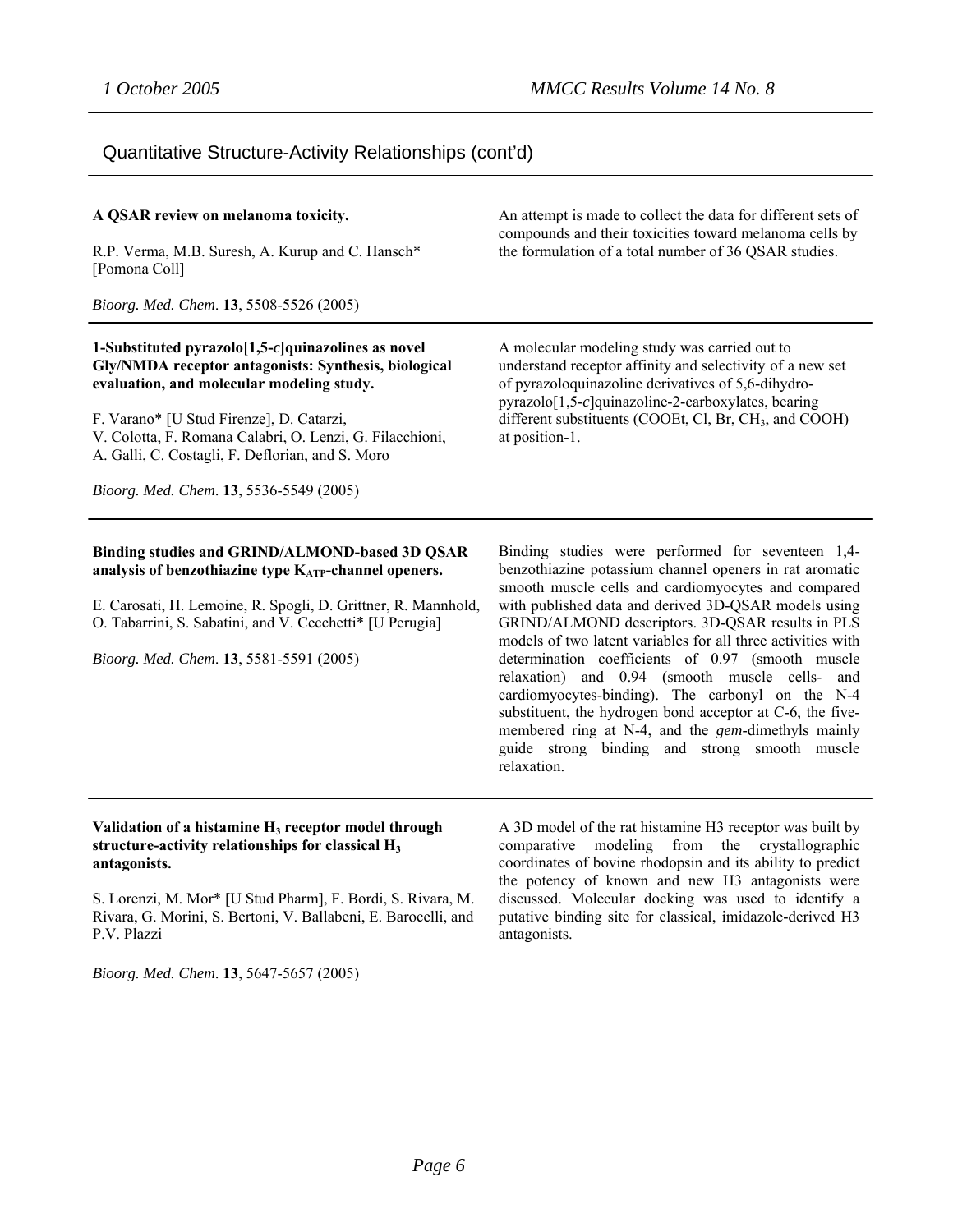1.2. *Biopolymers* 

### **Protein Sequence Analysis and Alignment**

#### **BAliBASE 3.0: Latest developments of the multiple sequence alignment benchmark**

J.D. Thompson\* [CNRS], P. Koehl, R. Ripp, and O. Poch

*Proteins* **61***,* 127-136 (2005)

The new release (3.0) of BAliBASE, including new and more complex test cases, like full-length sequences, to a new total of 6255 sequences, and an updated webinterface, is described.

## **Protein Structure Prediction**

**An atomic environment potential for use in protein structure prediction.** 

C.M. Summa, M. Levitt and W.F. DeGrado\* [U Penn]

*J. Mol. Biol.* **352**, 986-1001 (2005)

A knowledge-based scoring function for recognizing native protein structures in a set of decoys resolves issues with pair-wise statistical potentials by instead capturing the microenvironment of each atom.

### **Comparative or Homology Modeling**

**Experimentally constrained topology models for 51,208 bacterial inner membrane proteins.** 

E. Granseth, D.O. Daley, M. Rapp, K. Melén and G. von Heijne\* [Stockholm U]

Experimental topology information for 608 *E. coli* proteins is used to help predict the topology of sequence homologs. The resulting topology models cover  $\sim$ 30% of all predicted inner membrane proteins in 225 bacterial sequenced genomes.

*J. Mol. Biol.* **352**, 489-494 (2005)

## **Peptide Conformational Analysis**

#### **Elongation of Ordered Peptide Aggregate of an Amyloidogenic Hexapeptide NFGAIL Observed in Molecular Dynamics Simulations with Explicit Solvent.**

C. Wu, H. Lei, and Y. Duan\* [UC Davis]

*J. Am. Chem. Soc.* **127,** 13530-13537 (2005)

**Free energy landscapes of two model peptides: α-helical and β-hairpin peptides explored with Brownian dynamics simulation**.

T. Ando\* [Tokyo Univ. of Sci.] and I. Yamato

*Mol. Sim.* **31**, 683-693 (2005)

MD simulation in explicit solvent probe the beta-sheet elongation and aggregation process of an amyloidogenic hexapeptide, NFGAIL.

Brownian dynamics (BD) simulations are used for the folding simulation of a 13-mer  $\alpha$ -helical peptide and a 12mer β-hairpin peptide, giving successful folding simulations. In this model, the driving energy contribution towards folding came from both electrostatic and van der Waals interactions for the  $\alpha$ -helical peptide and from van der Waals interactions for the β-hairpin peptide. The results predicted the native structures from conformations sampled by BD simulation.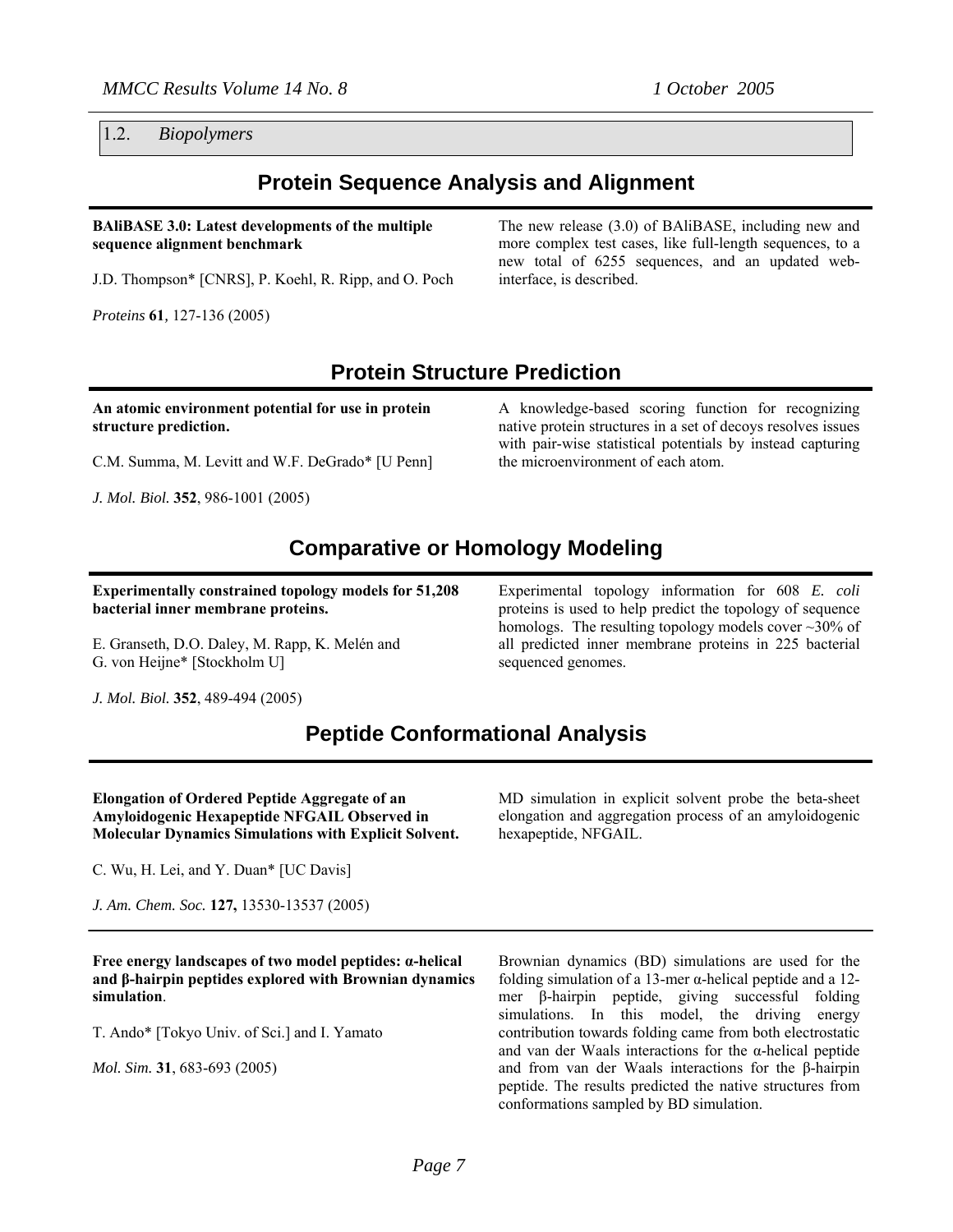# **Protein Structure Analysis**

| Does secondary structure determine tertiary structure in<br>proteins?<br>H. Gong and G.D. Rose* [JHU]                                                                                                                                                | Protein classification based on backbone dihedrals,<br>expressed in 60° 'mesostate' bins, compares well with<br>most other commonly used classifications. Implications<br>for structural alignment and structure comparison and<br>prediction are discussed.                                                                                                                                                                                                                                                                                              |
|------------------------------------------------------------------------------------------------------------------------------------------------------------------------------------------------------------------------------------------------------|-----------------------------------------------------------------------------------------------------------------------------------------------------------------------------------------------------------------------------------------------------------------------------------------------------------------------------------------------------------------------------------------------------------------------------------------------------------------------------------------------------------------------------------------------------------|
| Proteins 61, 338-343 (2005)                                                                                                                                                                                                                          |                                                                                                                                                                                                                                                                                                                                                                                                                                                                                                                                                           |
| Cooperative effects in hydrogen-bonding of protein<br>secondary structure elements: A systematic analysis of<br>crystal data using Secbase<br>O. Koch, M. Bocola, and G. Klebe* [Philipps-U Marburg]<br>Proteins 61, 310-317 (2005)                  | Analysis of $1500 \le l.5$ Å structures from ReliBase reveals<br>increasing $\alpha$ -helix length to correlate with slightly shorter<br>H-bonds $(\sim 3.02 - 2.98 \text{\AA})$ , and shorter H-bonds for the<br>middle pair of a 'chain' of H-bonds in parallel $\beta$ -sheets<br>$(\sim 2.89$ vs. $\sim 2.92$ Å). This is ascribed to cooperative<br>polarization effects. For $3_{10}$ helices the trend for the<br>length is opposite $(\sim 3.0-3.2 \text{Å})$ , but the C=O…N angle<br>shifts from $\sim$ 120 $\degree$ to $\sim$ 105 $\degree$ . |
| Alpha-alpha linking motifs and interhelical orientations                                                                                                                                                                                             | Conformation-dependent residue preferences of $\alpha$ - $\alpha$ links                                                                                                                                                                                                                                                                                                                                                                                                                                                                                   |
| D.E. Engel and W.F. Degrado* [U Pennsylvania]                                                                                                                                                                                                        | (cf. $\beta$ -turns) are derived from 1983 linked $\alpha$ -helices in<br>the 2166 structures in the 25% PDB select (April 2002).                                                                                                                                                                                                                                                                                                                                                                                                                         |
| Proteins 61, 325-337 (2005)                                                                                                                                                                                                                          |                                                                                                                                                                                                                                                                                                                                                                                                                                                                                                                                                           |
| Generation and Analysis of a Protein-Protein Interface<br>Data Set With Similar Chemical and Spatial Patterns of<br><b>Interactions</b><br>S. Mintz, A. Shulman-Peleg, H.J. Wolfson,<br>and R. Nussinov* [NCI Frederick]<br>Proteins 61, 6-20 (2005) | From all $\sim$ 24k interfaces in the PDB, after filtering out<br>those without biological significance and similar<br>structure, from the $~4.6k$ interfaces all $~5.6M$ putative<br>combined interfaces with similar size are constructed and<br>stored in a database. Correlations between interface and<br>fold similarities, selected examples, and possibilities for<br>interface prediction, are discussed.                                                                                                                                        |
| <b>Protein Folding</b>                                                                                                                                                                                                                               |                                                                                                                                                                                                                                                                                                                                                                                                                                                                                                                                                           |
| Structure and stability of a model three-helix-bundle<br>protein on tailored surfaces<br>T.A.T. Knotts, N. Rathore.<br>and J.J. de Pablo* [U Wisconsin-Madison]<br>Proteins 61, 385-397 (2005)                                                       | A three-helix-bundle fragment of S. aureus Protein A is<br>studied in the Hoang and Cieplack 'Go-like' model with<br>additional terms for surface- and pulling-forces. On a<br>neutral surface, the protein unfolds, and on an attractive<br>surface it is more sensitive to unfolding by external $(e.g.,)$<br>pulling or shear) forces.                                                                                                                                                                                                                 |
| Determinants of protein stability and folding:<br><b>Comparative analysis of beta-lactoglobulins</b><br>and liver basic fatty acid binding protein<br>L. Ragona, G. Colombo* [ICRM-CNR], M. Catalano,<br>and H. Molinari* [U Verona]                 | PCA of the matrix of intra-molecular non-bonded<br>interaction energy terms reveals 'hot-spots' that are key to<br>the native state stability, and are shown to correlate with<br>experimental data on folding and conserved sidechain-<br>sidechain interactions.                                                                                                                                                                                                                                                                                        |

*Proteins* **61***,* 366-376 (2005)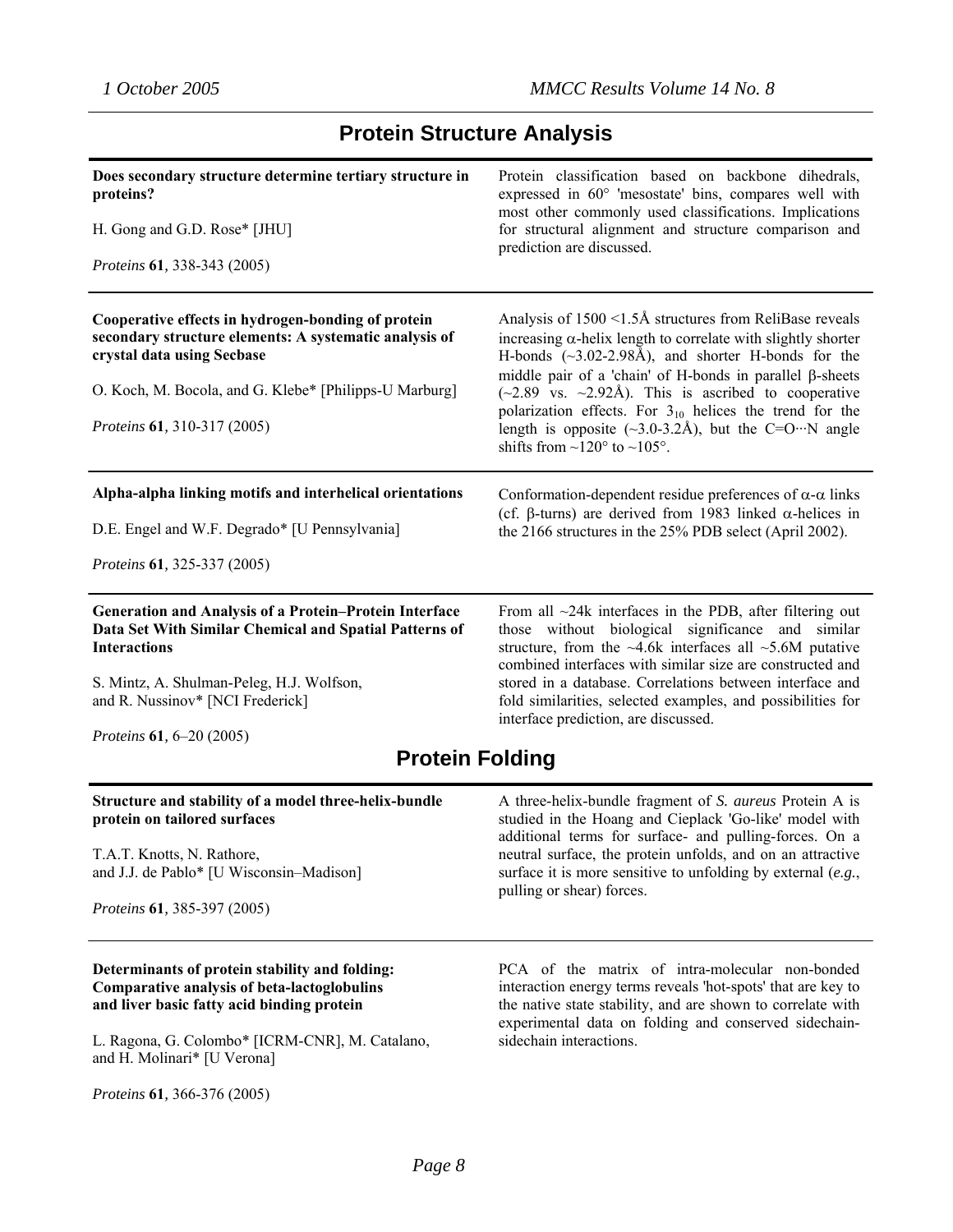All-atom protein folding simulations can be accelerated through a reduction of the dihedral barriers of the force

field as exemplified with two small proteins.

### Protein Folding (cont'd)

#### **Transition state contact orders correlate with protein folding rates.**  E. Paci, K. Lindorff-Larsen, C.M. Dobson\* [U Cambridge], M. Karplus\* [Harvard U], and M. Vendruscolo\* [U Cambridge] *J. Mol. Biol.* **352**, 495-500 (2005) MD simulations restrained by experimental  $\phi$  value data shows that "despite the high levels of heterogeneity in the transition state ensemble, the large majority of contributing structures have native-like topologies and that the native state contact order captures this phenomenon".

#### **Accelerating all-atom protein folding simulations through reduced dihedral barriers.**

R.G. Endres\* [Princeton U]

*Mol. Sim.* **31**, 773-777 (2005)

### **Protein Design and Engineering**

| Evolutionary protein stabilization in comparison with<br>computational design.<br>M. Wunderlich, A. Martin, C.A. Staab and F.X. Schmid*<br>[U Bayreuth] | A comparison of higher stability mutants of G $\beta$ 1 ( $\beta$ 1)<br>domain of the streptococcal protein G) derived from in<br>vitro evolution and previously reported computational<br>protein design work by Mayo et al. |  |
|---------------------------------------------------------------------------------------------------------------------------------------------------------|-------------------------------------------------------------------------------------------------------------------------------------------------------------------------------------------------------------------------------|--|
| J. Mol. Biol. 351, 1160-1168 (2005)                                                                                                                     |                                                                                                                                                                                                                               |  |
| Evolutionary information for specifying a protein fold.                                                                                                 | Artificial proteins designed based on only statistical<br>residue co-evolution information from a multiple                                                                                                                    |  |
| M. Socolich, S.W. Lockless, W.P. Russ, H. Lee, K.H.<br>Gardner and R. Ranganathan* [UT Southwestern]                                                    | sequence alignment of WW domains is sufficient to<br>generate sequences that fold into native-like WW domain                                                                                                                  |  |
| Nature 437, 512-518 (2005)                                                                                                                              | A letter in the same issue describes<br>structures.<br>characterization of the artificial WW domains' functional                                                                                                              |  |

## **Protein Hydration**

activity.

#### **Interfaces and the driving force of hydrophobic assembly.**

D. Chandler\* [UC Berkeley]

*Nature* **437**, 640-647 (2005)

### **Protein Electrostatics and Titration**

#### **Interactions of macromolecules with salt ions: An electrostatic theory for the Hofmeister effect**

H.X. Zhou\* [Florida State U]

*Proteins* **61***,* 69-78 (2005)

A carefully derived analytical theory of macromoleculeion interactions couples salting-in ((re-)solvation at low salt) with strengthening of intra-molecular ionic interactions, and salting-out (desolvation at high salt) with repulsive interactions with image charges in the water cavity created by the macromolecule.

Review on recent advances in understanding of the

hydrophobic effect.

**!**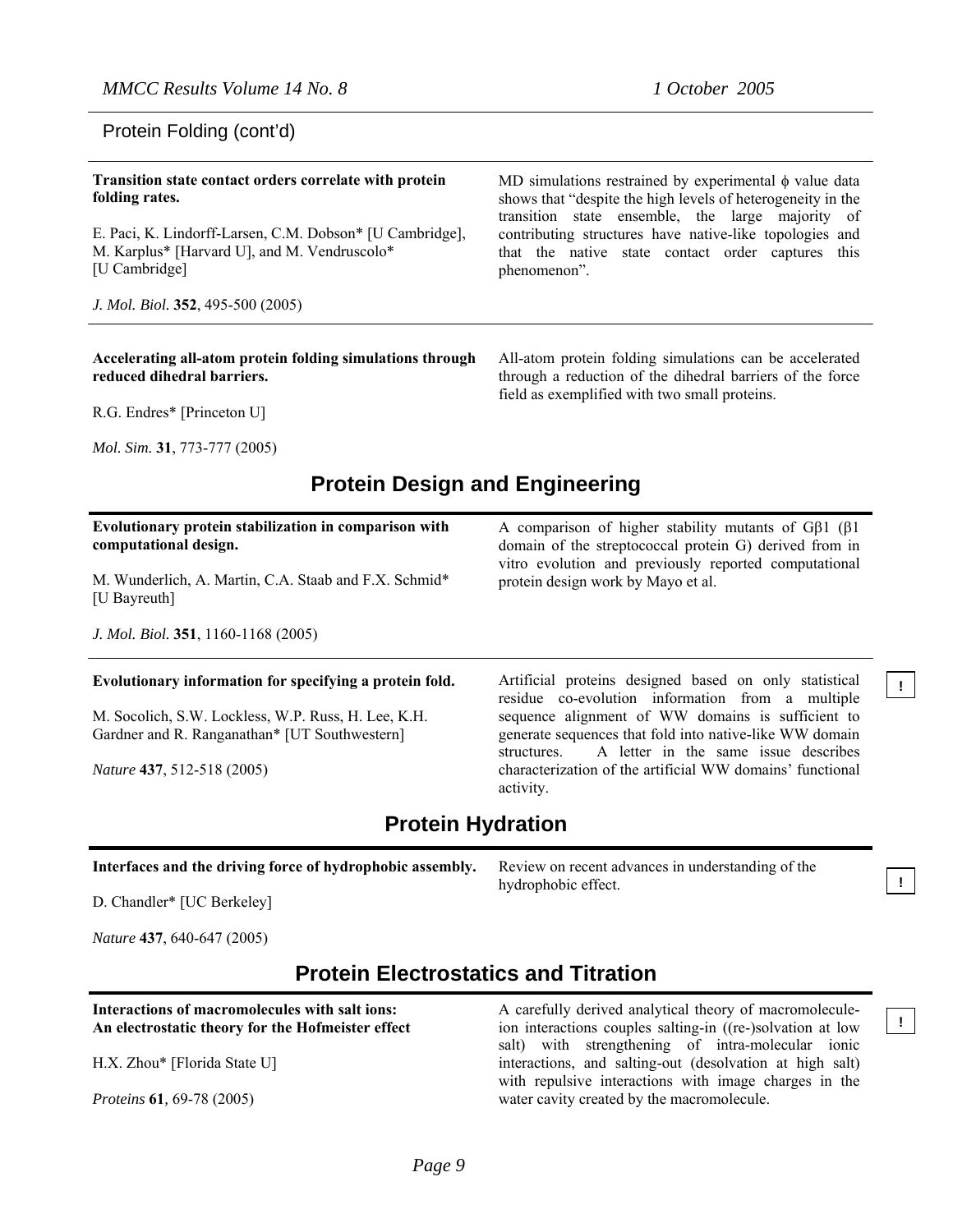### Protein Electrostatics and Titration (cont'd)

**Coupling between conformation and proton binding in proteins**

J.A. Vila, D.R. Ripoll, Y.A. Arnautova, Y.N. Vorobjev, and H.A. Scheraga\* [Cornell U]

*Proteins* **61***,* 56-68 (2005)

An interesting comparison between four solvation/ protonation schemes (SAS, *Null* i.e. 'bulk' titration, MBE and PB) is presented. On test sets of up to 21 proteins, the MBE and PB methods are most successful in native-state identification. Implications for protein folding and forcefield development are discussed.

### **Protein Dynamics**

| Exploring global motions and correlations in the<br>ribosome.<br>J. Trylska* [ICN Warsaw U], V. Tozzini, and J.A.<br>McCammon<br>Biophys. J. 89, 1455-1463 [2005]                                                                                   | With a course-grained model, 500-ns simulations show<br>anticorrelation of the L7/L12 and L1 lateral stalk<br>movements, widening of the tRNA cleft, rotation of the<br>small subunit in correlation with L1 stalk movement, and<br>small fluctuations of the 3' tRNA termini and anticodon<br>nucleotides that align the substrates for the reaction.                           |
|-----------------------------------------------------------------------------------------------------------------------------------------------------------------------------------------------------------------------------------------------------|----------------------------------------------------------------------------------------------------------------------------------------------------------------------------------------------------------------------------------------------------------------------------------------------------------------------------------------------------------------------------------|
| <b>Fast Peptidyl cis-trans Isomerization within the Flexible</b><br><b>Gly-Rich Flaps of HIV-1 Protease.</b><br>D. Hamelberg* [UCSD], and J. A. McCammon<br>J. Am. Chem. Soc. 127, 13778-13779 (2005)                                               | An accelerated MD approach based on Voter's<br>hperdynamics scheme is applied to understand flap<br>motion in solvated HIV-1 protease.                                                                                                                                                                                                                                           |
| <b>Structural and Dynamical Basis of Broad Substrate</b><br>Specificity, Catalytic Mechanism, and Inhibition of<br>Cytochrome P450 3A4.<br>H. Park* [Seoul Natl U], S. Lee* [Seoul Natl U], and J. Suh<br>J. Am. Chem. Soc. 127, 13634-13642 (2005) | MD simulations and Autodock, applying the Cornell et al<br>heme-thiolate<br>with<br>new<br>parameters,<br>force<br>field<br>investigate the dynamics of cytochrome P450 3A4 with<br>various bound substrates.                                                                                                                                                                    |
| Protein flexibility and rigidity predicted from sequence<br>A. Schlessinger and B. Rost* [Columbia U]<br><i>Proteins</i> 61, 115-126 (2005)                                                                                                         | A method using a dual neural network, the sequence and<br>PROF predicted secondary structure and accessibility,<br>predicts flexibility of residues and correlates well with<br>both B-factors and NMR order parameters. In selected<br>examples, structurally (propeller tunnel), dynamically<br>(switch) and functionally (catalytic site) important parts<br>were identified. |
| Large amplitude conformational change in proteins<br>explored with a plastic network model: Adenylate kinase.<br>P. Maragakis* [Harvard U] and M. Karplus* [Harvard U]<br>J. Mol. Biol. 352, 807-822 (2005)                                         | A method called the plastic network model appears to<br>predict the conformational change pathway for adenylate<br>kinase based on the starting and ending conformations.<br>All of the 45 known structures for adenylate kinase are<br>consistent with the predicted pathway.                                                                                                   |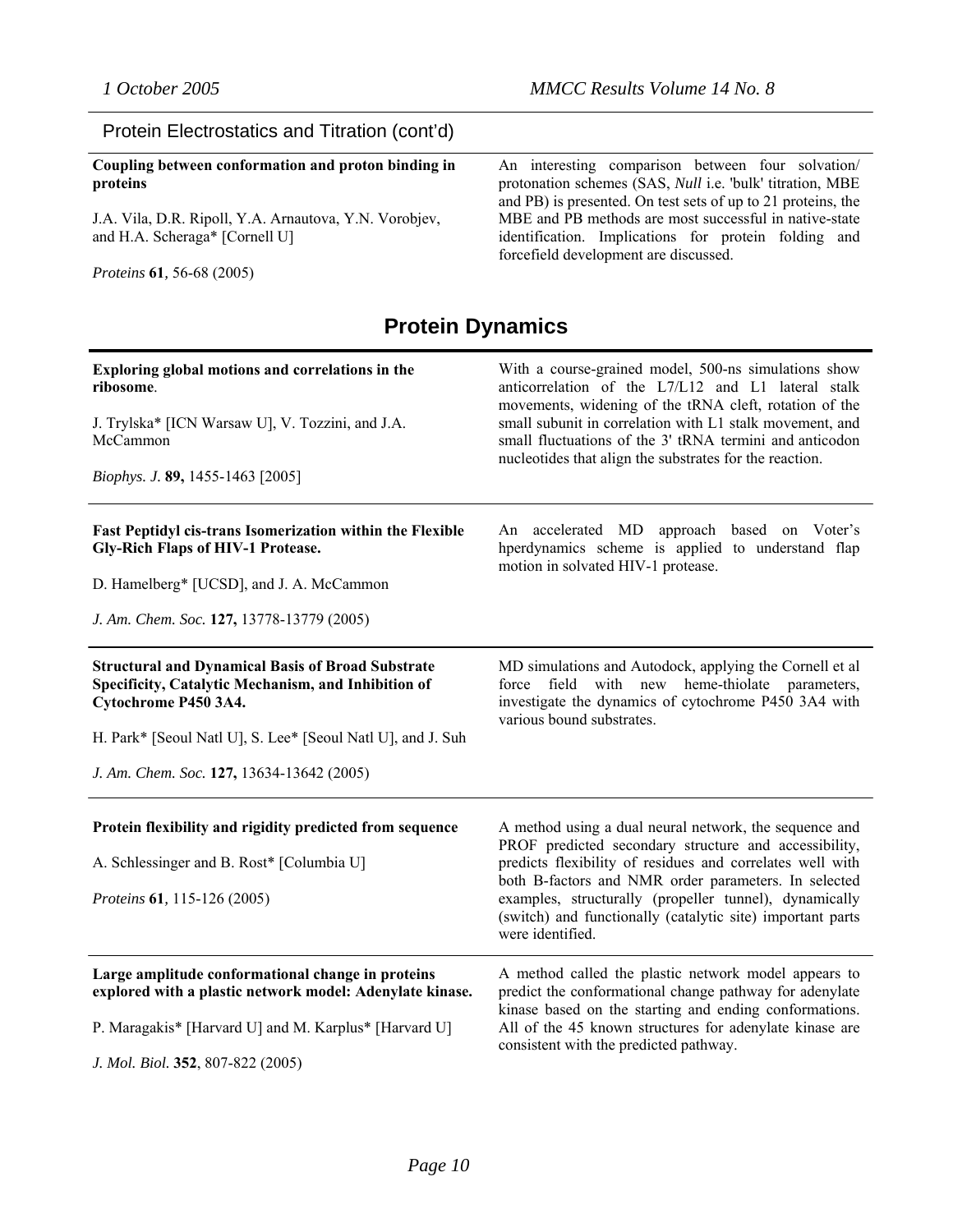**A**

# **Ligand Binding**

| Molecular dynamics simulations reveal multiple pathways<br>of ligand dissociation from thyroid hormone receptors.<br>L. Martínez, M.T. Sonoda, P. Webb, J.D. Baxter, M.S. Skaf*<br>[U Estadual Campinas], and I. Polikarpov* [U São Paulo]<br><i>Biophys. J.</i> 89, 2011-2023 [2005]                             | The escape of nuclear receptor ligands from the nuclear<br>receptor ligand binding domain must involve extensive<br>conformational changes in the binding protein because<br>the ligand is buried deep in the protein and there is no<br>obvious exit pathway. Three paths for thyroid hormone<br>escape were identified using locally enhanced sampling<br>MD, and are proposed to be specific to cell function. |
|-------------------------------------------------------------------------------------------------------------------------------------------------------------------------------------------------------------------------------------------------------------------------------------------------------------------|-------------------------------------------------------------------------------------------------------------------------------------------------------------------------------------------------------------------------------------------------------------------------------------------------------------------------------------------------------------------------------------------------------------------|
| In-silico Screening using Flexible Ligand Binding Pockets:<br><b>A Molecular Dynamics-based Approach</b><br>D. Sivanesan, R.V. Rajnarayanan, J. Doherty,<br>and N. Pattabiraman* [Georgetown U]<br>J Comput Aided Mol Des 19, 213-228 (2005)                                                                      | A systematic analysis of 3500 ligands docked with FlexX<br>into 51 structures of the human estrogen receptor $\alpha$<br>derived from MD with Amber, and into the hER $\alpha$ X-ray<br>structure, is presented. Seventeen residues in the binding<br>pocket contribute most to ligand binding, and 32<br>compounds preferentially bind the MD structures, not the<br>X-ray structure.                            |
| Synthesis of malarial plasmepsin inhibitors and prediction<br>of binding modes by molecular dynamics simulations.<br>K. Ersmark, M. Nervall, E. Hamelink, L.K. Janka, J.C.<br>Clemente, B.M. Dunn, M.J. Blackman, B. Samuelsson, J.<br>Åqvist, and A. Hallberg* [Uppsala U]<br>J. Med. Chem. 48, 6090-6106 (2005) | Molecular dynamics in conjunction with the LIE method<br>appears to predict experimental $K_i$ values for a series of<br>inhibitors for malarial aspartic proteases Plm I and II.                                                                                                                                                                                                                                 |
| A common pharmacophore for a diverse set of colchicine<br>site inhibitors using a structure-based approach.<br>T.L. Nguyen* [NCI], C. McGrath, A.R. Hermone, J.C.<br>Burnett, D.W. Zaharevitz, B.W. Day, P. Wipf, E. Hamel, and<br>R. Gussio* [NCI]<br>J. Med. Chem. 48, 6107-6116 (2005)                         | Docking of a set of known tubilin assembly inhibitors to<br>the known tubilin crystal structure predicts inhibitor<br>A pharmacophore model is derived<br>binding modes.<br>based on the dock models.                                                                                                                                                                                                             |
| A systematic analysis of the effect of small-molecule<br>binding on protein flexibility of the ligand-binding sites.<br>C-Y. Yang, R. Wang, and S. Wang [U Michigan]<br>J. Med. Chem. 48, 5648-5650 (2005)                                                                                                        | Comparison of the B-factors of 67 protein-ligand co-<br>crystal structures and 37 corresponding apo-structures<br>finds that in 75% of the cases at least some binding site<br>atoms become more flexible. Of the total binding site<br>atoms, 71% become less mobile, while 29% become<br>more mobile as measured by the B-factors.                                                                              |
| Design of a folding inhibitor of the HIV-1 protease.<br>G. Tiana* [Univ. di Milano], R. A. Broglia, L. Sutto, and<br>D. Provasi<br><i>Mol. Sim.</i> 31, 765-771 (2005)                                                                                                                                            | A simplified protein model is used together with MC<br>simulations, to assess the destabilizing effect of peptides<br>displaying the same sequence as specific fragments of the<br>protein which are essential for its stability. Model<br>calculations showed that it is unlikely that the protein can<br>escape the inhibitory peptide by point mutations.                                                      |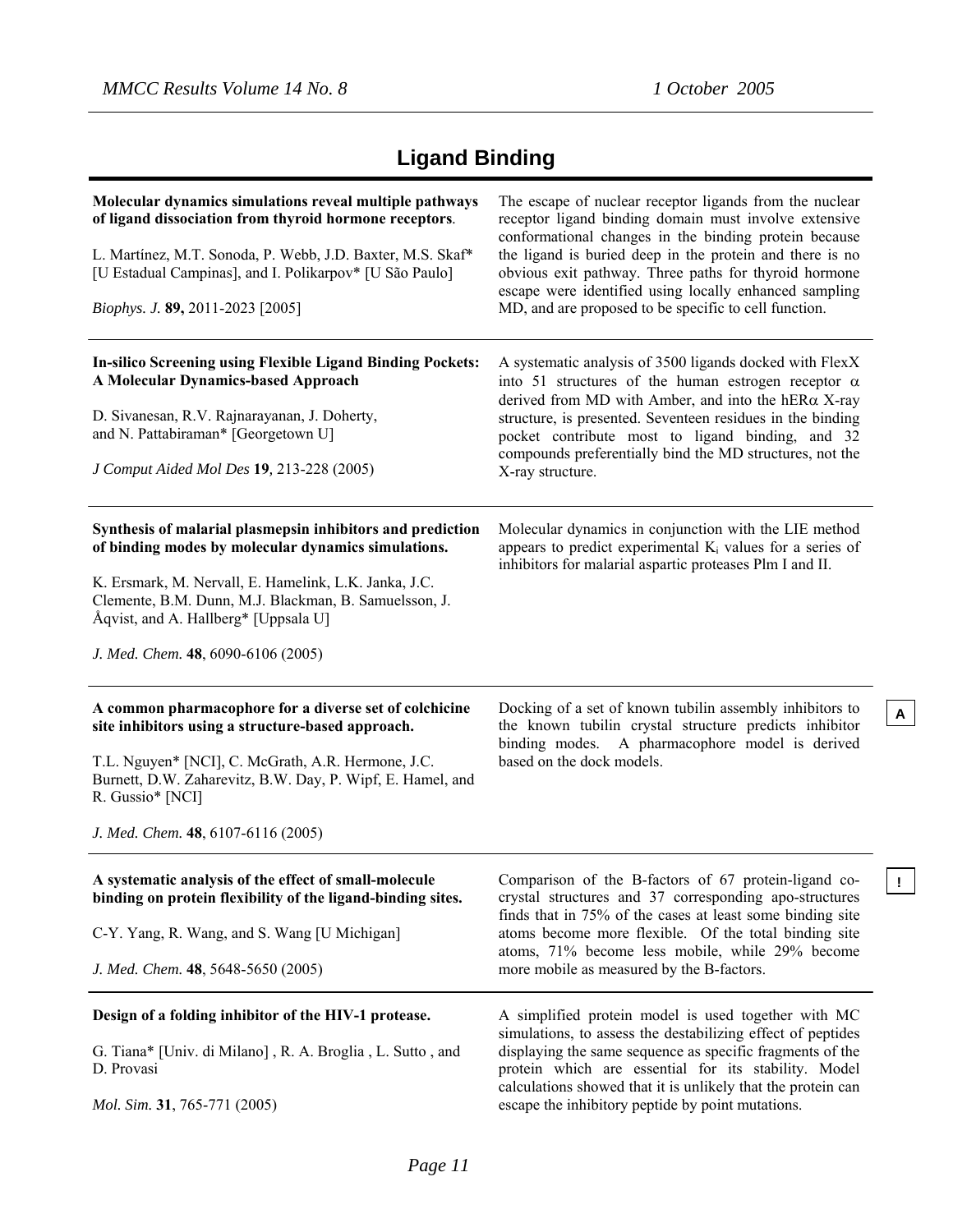### Ligand Binding (cont'd)

**Effects of peripheral substituents on dia-stereoselectivity of the fifth ligand-binding to chlorophylls, and nomenclature of the asymmetric axial coordination sites.**  T. Oba\* [Inst Mol Sci] and H. Tamiaki *Bioorg. Med. Chem*. **13**, 5733-5739 (2005) There are 42 Chl molecules whose fifth ligands were identified; 33 of 42 molecules bound the fifth ligand at the axial position where the  $C13<sup>2</sup>$ -methoxycarbonyl group protrudes through crystallographic data on PS2 and LHC2 complexes**.** Computational studies revealed the energetic gap between the 'back' and its opposite 'face' complexes was inherent to  $(B)$  Chls and that the C13<sup>2</sup>methoxycarbonyl moiety contributed relatively greatly to the diastereomeric preference in the ligand binding. **Enzyme Catalysis** 

| <b>Electronic Structure of Compound I in Human Isoforms</b><br>of Cytochrome P450 from QM/MM Modeling.<br>C. M. Bathelt, J. Zurek, A. J. Mulholland* [U Bristol], and J.<br>N. Harvey* [U Bristol]<br>J. Am. Chem. Soc. 127, 12900-12908 (2005) | QM/MM with B3LYP:CHARMM27 calculations are<br>applied to the cytochrome P450 compound I intermediate<br>that uses its oxygen atom to abstract hydrogen or to form<br>C-C double bonds. The main change in spin density<br>relates to the cysteinyl sulfur and relates to system setup<br>(substate).                                                     |
|-------------------------------------------------------------------------------------------------------------------------------------------------------------------------------------------------------------------------------------------------|----------------------------------------------------------------------------------------------------------------------------------------------------------------------------------------------------------------------------------------------------------------------------------------------------------------------------------------------------------|
| <b>Conformational Substates Modulate Hydride Transfer in</b><br><b>Dihydrofolate Reductase.</b><br>I. F. Thorpe, and C. L. I. Brooks* [Scripps]<br>J. Am. Chem. Soc. 127, 12997-13006 (2005)                                                    | The importance of protein dynamics (or presence of long-<br>lived substates in the energy landscape) are highlighted in<br>this QM/MM study investigating the influence of<br>different ligands on the hydride transfer reaction in<br>DHFR. PMF calculations assuming a single free energy<br>barrier are also discussed (and shown to be problematic). |
| How Enzyme Dynamics Helps Catalyze a Reaction in<br><b>Atomic Detail: A Transition Path Sampling Study.</b><br>J. E. Basner, and S. D. Schwartz* [Albert Einstein]<br>J. Am. Chem. Soc. 127, 13822-13831 (2005)                                 | (CHARMM27/AM1)<br>simulations<br>QM/MM<br>apply<br>transition path sampling algorithms to probe the reaction<br>catalyzed by lactate dehydrogenase.                                                                                                                                                                                                      |
| <b>Insight into Enzymatic C-F Bond Formation from QM</b><br>and QM/MM Calculations.<br>H. M. Senn, D. O'Hagan, and W. Thiel* [Max-Planck Inst]<br>J. Am. Chem. Soc. 127, 13643-13655 (2005)                                                     | DFT/CHARMM QM/MM calculations investigate the<br>only native fluorination enzyme, fluorinase, which<br>catalyzes the formation C-F bonds.                                                                                                                                                                                                                |
| <b>Association of Cytochrome P450 Enzymes is a</b>                                                                                                                                                                                              | A multi-state kinetic model of P450 catalytic and                                                                                                                                                                                                                                                                                                        |

**Determining Factor in their Catalytic Activity**

E. Hazai\* [U Massachusetts], Z. Bikadi, M. Simonyi, and D. Kupfer

*J Comput Aided Mol Des* **19***,* 271-285 (2005)

A multi-state kinetic model of P450 catalytic and reductase components homo- and heterooligomerization and ligand bound states is presented with a putative molecular basis, and is shown to explain series of published and new experimental kinetic data.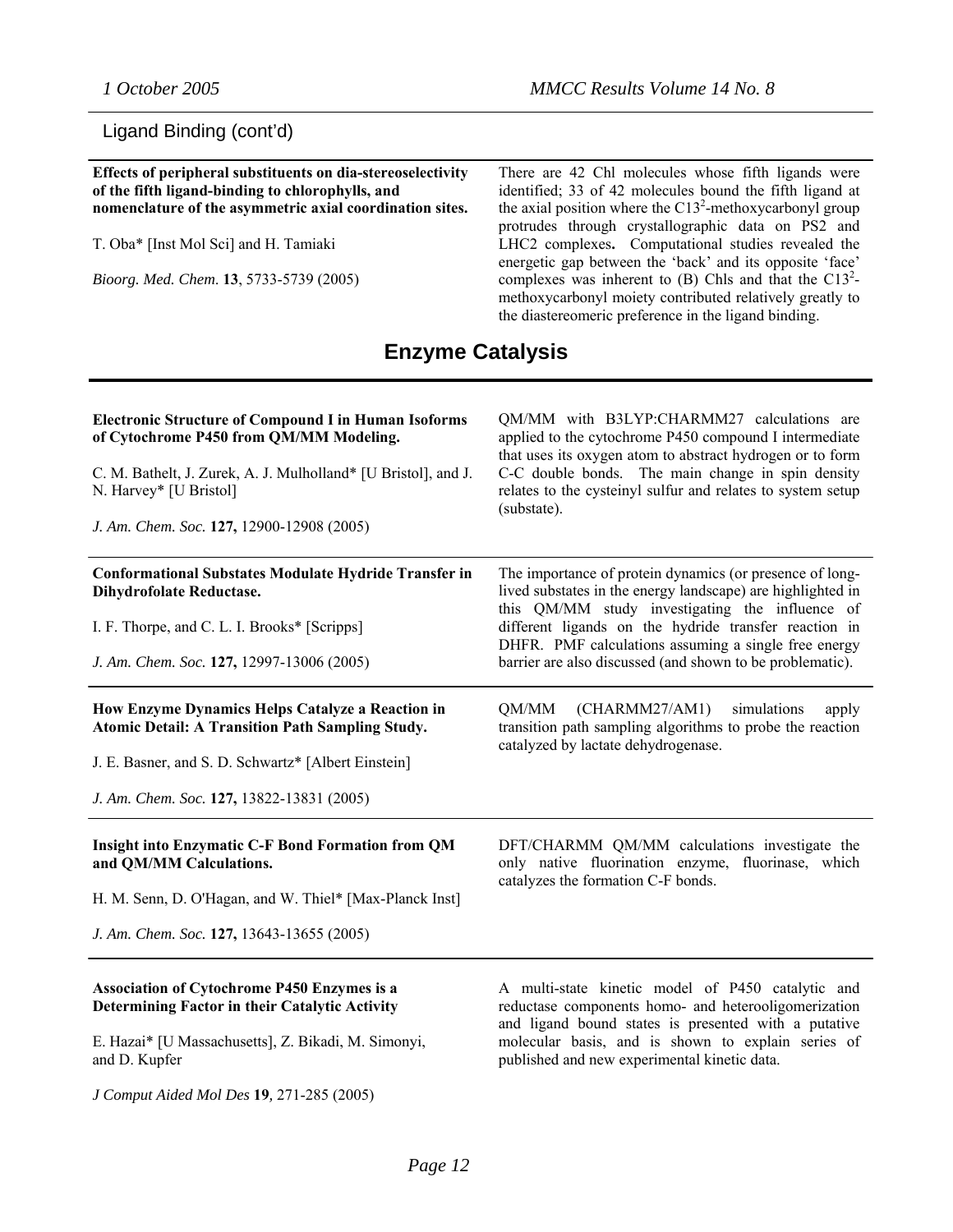Enzyme Catalysis (cont'd)

| Metabolic regio- and stereoselectivity of cytochrome P450<br>2D6 towards 3,4-methylenedioxy-n-alkylamphetamines:<br>In silico predictions and experimental validation.<br>P.H.J. Keizers, C. de Graaf, F.J.J. de Kanter, C. Oostenbrink,<br>K.A. Feenstra, J.N.M. Commandeur, and N.P.E. Vermeulen*<br>[Vrije U]<br>J. Med. Chem. 48, 6117-6127 (2005) | Docking of a series of compounds to cyp2D6 does not<br>explain the experimental SAR. Performing molecular<br>dynamics on the docking results however appears to<br>predict the sites of metabolism as well as the effect of a<br>Phe120Ala mutation.                                                                                                                                                                                                                               |
|--------------------------------------------------------------------------------------------------------------------------------------------------------------------------------------------------------------------------------------------------------------------------------------------------------------------------------------------------------|------------------------------------------------------------------------------------------------------------------------------------------------------------------------------------------------------------------------------------------------------------------------------------------------------------------------------------------------------------------------------------------------------------------------------------------------------------------------------------|
| Intrinsic carbon-carbon bond reactivity at the manganese<br>center of oxalate decarboxylase from density functional<br>theory.<br>C.H. Chang and N.G.J. Richards* [U Florida]<br>J. Chem. Theory and Comput. 1, 994-1007 (2005)<br><b>Protein-Protein Interactions</b>                                                                                 | DFT calculations are used upon a series of hypothetical<br>OxDC active site model structures. These calculations<br>indicated the intrinsic, gas-phase reactivity of the Bacillus<br>subtilis oxalate <i>decarboxylase</i> active center is to oxidize<br>oxalate. DFT results suggested the protein environment<br>the<br>intrinsic metallocenter<br>modulates<br>reactivity,<br>presumably by affecting the electronic distribution at the<br>manganese center during catalysis. |
| Free energy landscapes for amyloidogenic tetrapeptides<br>dimerization.<br>A. Baumketner and J.-E. Shea* [U Calif Santa Barbara]<br>Biophys. J. 89, 1493-1503 [2005]                                                                                                                                                                                   | Of KFFE, KVVE, KLLE, and KAAE, those with V or F<br>form amyloid fibrils experimentally. Replica exchange<br>MD. For KFFE, the dimer stabilization is enthalpic<br>whereas for KVVE it is more entropic. Dimer structures<br>are heterogeneous, but include antiparallel $\beta$ -sheet<br>structures found in fibrils.                                                                                                                                                            |
| Prediction of interface residues in protein-protein<br>complexes by a consensus neural network method:<br><b>Test against NMR data</b><br>H. Chen and H.X. Zhou* [Florida State U]<br>Proteins 61, 21-35 (2005)                                                                                                                                        | An updated and improved version of PPISP, including<br>new data and a consensus clustering over models of<br>varying coverage and accuracy, called cons-PPISP, yields<br>64% accuracy at 39% coverage for predictions from<br>unbound structures. Examples of successful predictions<br>and comparisons with NMR interaction data are<br>discussed.                                                                                                                                |
| Statistical analysis of predominantly transient protein-<br>protein interfaces<br>S. Ansari and V. Helms* [Saarland U]<br>Proteins 61, 344-355 (2005)                                                                                                                                                                                                  | From a set of 153 non-redundant structures of transient<br>protein complexes, 170 interfaces were analyzed. Helices<br>and strands are under-represented at interfaces, while<br>backbone-sidechain and relatively tight sterical packing<br>dominate. These transient interfaces are relatively<br>hydrophilic, to ensure stable un-bound states.                                                                                                                                 |
| Assessing protein co-evolution in the context of the tree of<br>life assists in the prediction of the interactome.<br>F. Pazos* [Imperial College], J.A.G. Ranea, D. Juan and<br>M.J.E. Sternberg<br>J. Mol. Biol. 352, 1002-1015 (2005)                                                                                                               | An approach to predicting protein-protein interactions<br>involves looking at similarity of phylogenetic tree<br>topologies and additionally taking into account the<br>canonical tree of life to detect non-standard evolutionary<br>events.                                                                                                                                                                                                                                      |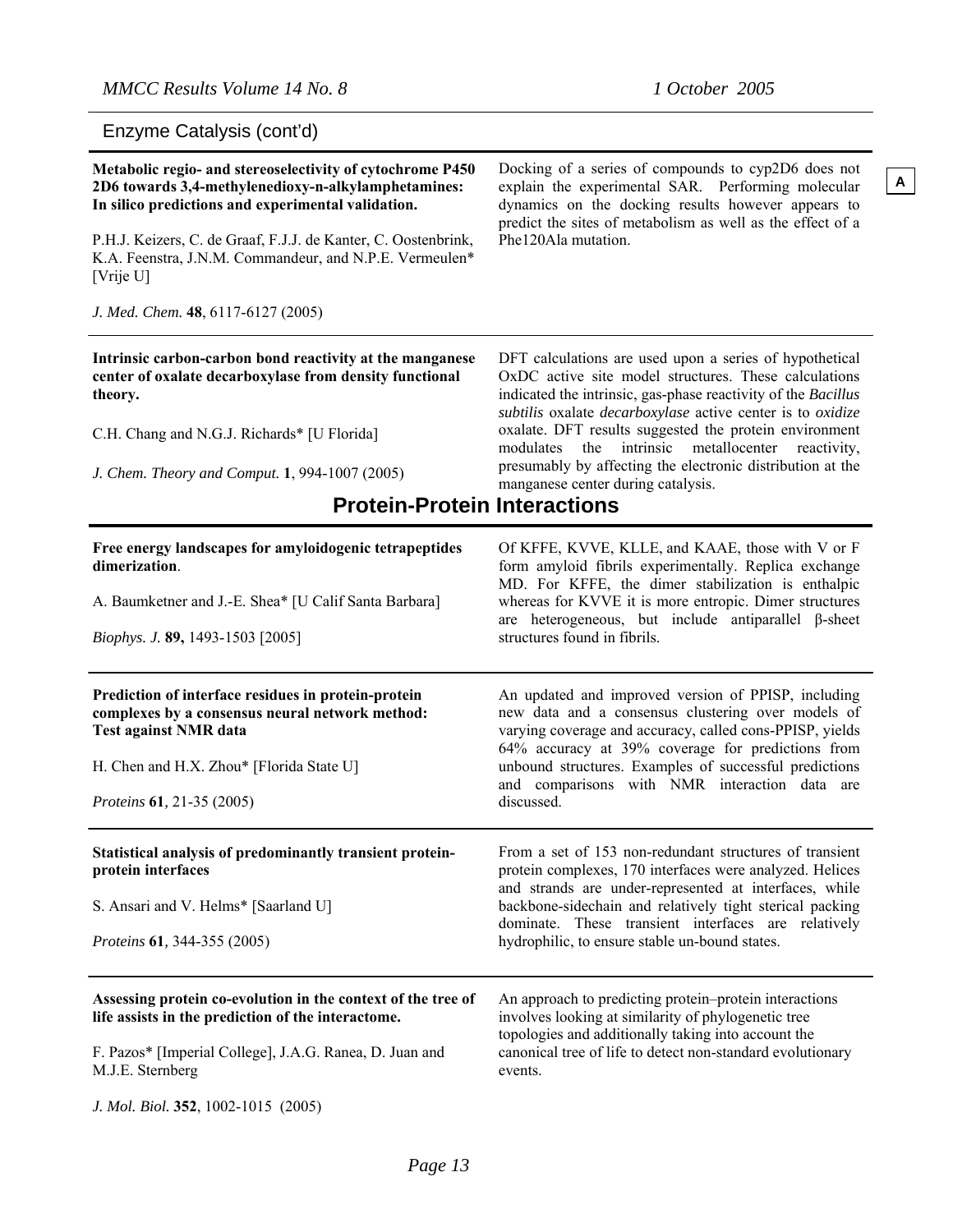### **Membrane Proteins and Lipid-Peptide Interactions**

#### **Hydroxide and proton migration in aquaporins.**

M. Ø. Jensen, U. Röthlisberger, and C. Rovira\* [Parc Científic de Barcelona]

*Biophys. J.* **89,** 1744-1759 [2005]

In aquaporin, the channel charges form a quadrupole along the channel axis and the single-file of water molecules in the channel organize into an opposing quadrupole. Based on *ab initio* MD, hydroxide would migrate to the center once inside the channel, but would be kept out of the channel by the negative ends of the channel quadrupole. Protons in the channel would be expelled quickly by the water quadrupole. Both ions move by Grotthus transport, but protons at the cytoplamic end of the channel leave by diffusion of a two-water complex.

## **Protein-Nucleic Acid Interactions**

#### **Fidelity Discrimination in DNA Polymerase** β**: Differing Closing Profiles for a Mismatched (G:A) versus Matched (G:C) Base Pair.**

R. Radhakrishnan, and T. Schlick\* [NYU]

*J. Am. Chem. Soc.* **127,** 13245-13252 (2005)

A reaction network model, complemented by transition path sampling simulations and QM/MM calculations, is applied to understand the fidelity of DNA replication/ repair by polymerases. Different numbers and structures of transition states are noted for matched versus mismatched base pairs.

#### **Protein-nucleic acid recognition: Statistical analysis of atomic interactions and influence of DNA structure**

D. Lejeune, N. Delsaux, B. Charloteaux, A. Thomas, and R. Brasseur\* [U Agro Gembloux]

*Proteins* **61***,* 258-271 (2005)

A thorough statistical analysis of 139 protein-DNA and 49 protein-RNA complexes reveals the nature and frequency of ionic, H-bond and hydrophobic interactions with ribose, phosphate, base-edge. Preferences of aminoacid types and bases, dependence on DNA structure, and differences in protein-RNA and -DNA interactions and complexes are discussed.

## **Nucleic Acids**

#### **Dynamic Behavior of DNA Base Pairs Containing 8- Oxoguanine.**

X. Cheng, C. Kelso, V. Hornak, C. delosSantos, A. P. Grollman, and C. Simmerling\* [Stonybrook U]

*J. Am. Chem. Soc.* **127,** 13906-13918 (2005)

A variety of DNA duplexes with and without the damaged base 8-oxyguanine are studied in MD simulation in continuum (generalized Born) and explicit solvent. Enhanced sampling methods, including replica exchange, a modified "local" replica exchange, and locally enhanced sampling methods are applied.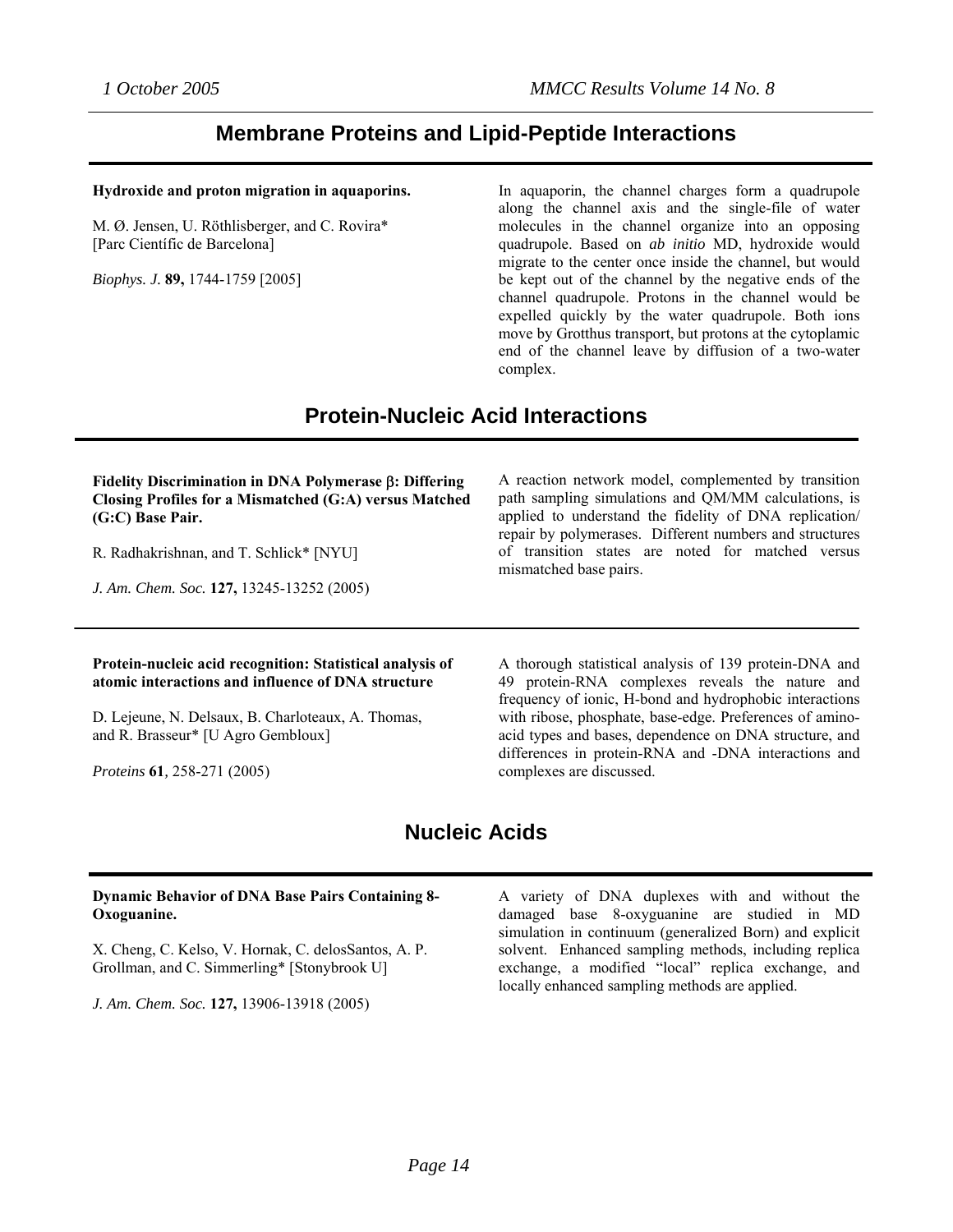### **Lipids and Surfactants**

#### **Areas of molecules in membranes consisting of mixtures**.

O. Edholm\* [Royal Inst Tech Sweden] and J.F. Nagle

*Biophys. J.* **89,** 1827-1832 [2005]

#### **Molecular Models of Lipopeptide Detergents: Large Coiled-Coils with Hydrocarbon Interiors.**

E. Kelly, G. G. Prive, and D. P. Tieleman\* [Calgary U]

*J. Am. Chem. Soc.* **127,** 13446-13447 (2005)

The partial-specific area formalism, based on analogy to the canonical partial-specific volume in physical chemistry, shows the condensing power of cholesterol (in DPPC), perhaps more clearly than other methods of dividing surface area.

Models of aggregated alpha-helical coiled coil micelles with acyl chains attached to ornithine residues (in the center) are built with 12, 16, or 20 of the peptides and investigated in simulated annealing MD simulation.

### **Carbohydrates**

**Foldamer dynamics expressed via Markov state models. I. Explicit solvent molecular-dynamics simulations in acetonitrile, chloroform, methanol, and water.** 

[Sidney P. Elmer,](http://scitation.aip.org.erl.lib.byu.edu/vsearch/servlet/VerityServlet?KEY=ALL&possible1=Elmer%2C+Sidney+P.&possible1zone=author&maxdisp=25&smode=strresults&aqs=true) [Sanghyun Park,](http://scitation.aip.org.erl.lib.byu.edu/vsearch/servlet/VerityServlet?KEY=ALL&possible1=Park%2C+Sanghyun&possible1zone=author&maxdisp=25&smode=strresults&aqs=true) and [Vijay S. Pande](http://scitation.aip.org.erl.lib.byu.edu/vsearch/servlet/VerityServlet?KEY=ALL&possible1=Pande%2C+Vijay+S.&possible1zone=author&maxdisp=25&smode=strresults&aqs=true)\* [Stanford U]

*J. Chem. Phys.* **123,** 11490201-11490214 (2005)

The folding of a polyphenylacetylene 12-mer in various organic solvents is analyzed from multiple short simulations using Markov models. Acetonitrile enhances, chloroform denatures, and water aggregates and traps the solute. Structures of the polymer are analyzed in a following article from the same group.

### *1.3. Polymers*

#### **Molecular dynamics simulations of polyampholytes inside a slit.**

J. Feng\* [East China U Sci Tech], H. Liu, Y. Hu

*Mol. Sim.* **31**, 731-738 (2005)

MD simulations are used, the slit has a strong effect on the properties of the polyampholyte. The effect is stronger when the electric field is weak, or the temperature is not too high. The width of the slit has only a little influence on the properties of solutions near the slit wall, values of several physical statistics are very close with different widths.

### *1.4. Surfaces, Catalysts, and Material Subjects*

**Comparison of model potentials for molecular-dynamics simulations of silica.** [D. Herzbach,](http://scitation.aip.org.erl.lib.byu.edu/vsearch/servlet/VerityServlet?KEY=ALL&possible1=Herzbach%2C+Daniel&possible1zone=author&maxdisp=25&smode=strresults&aqs=true) [K. Binder](http://scitation.aip.org.erl.lib.byu.edu/vsearch/servlet/VerityServlet?KEY=ALL&possible1=Binder%2C+Kurt&possible1zone=author&maxdisp=25&smode=strresults&aqs=true), [M.H. Müser\\*](http://scitation.aip.org.erl.lib.byu.edu/vsearch/servlet/VerityServlet?KEY=ALL&possible1=Muser%2C+Martin+H.&possible1zone=author&maxdisp=25&smode=strresults&aqs=true) [U Western Ontario] *J. Chem. Phys.* **123,** 12471101-12471110 (2005) Three models for  $SiO<sub>2</sub>$ , one with fixed charge, one with fluctuating charge, and one with polarizability, are compared. The fluctuating charge model needed corrections at the outset and still had large problems for transitions between various phases, whereas with the polarizability-based force field these issues were significantly resolved.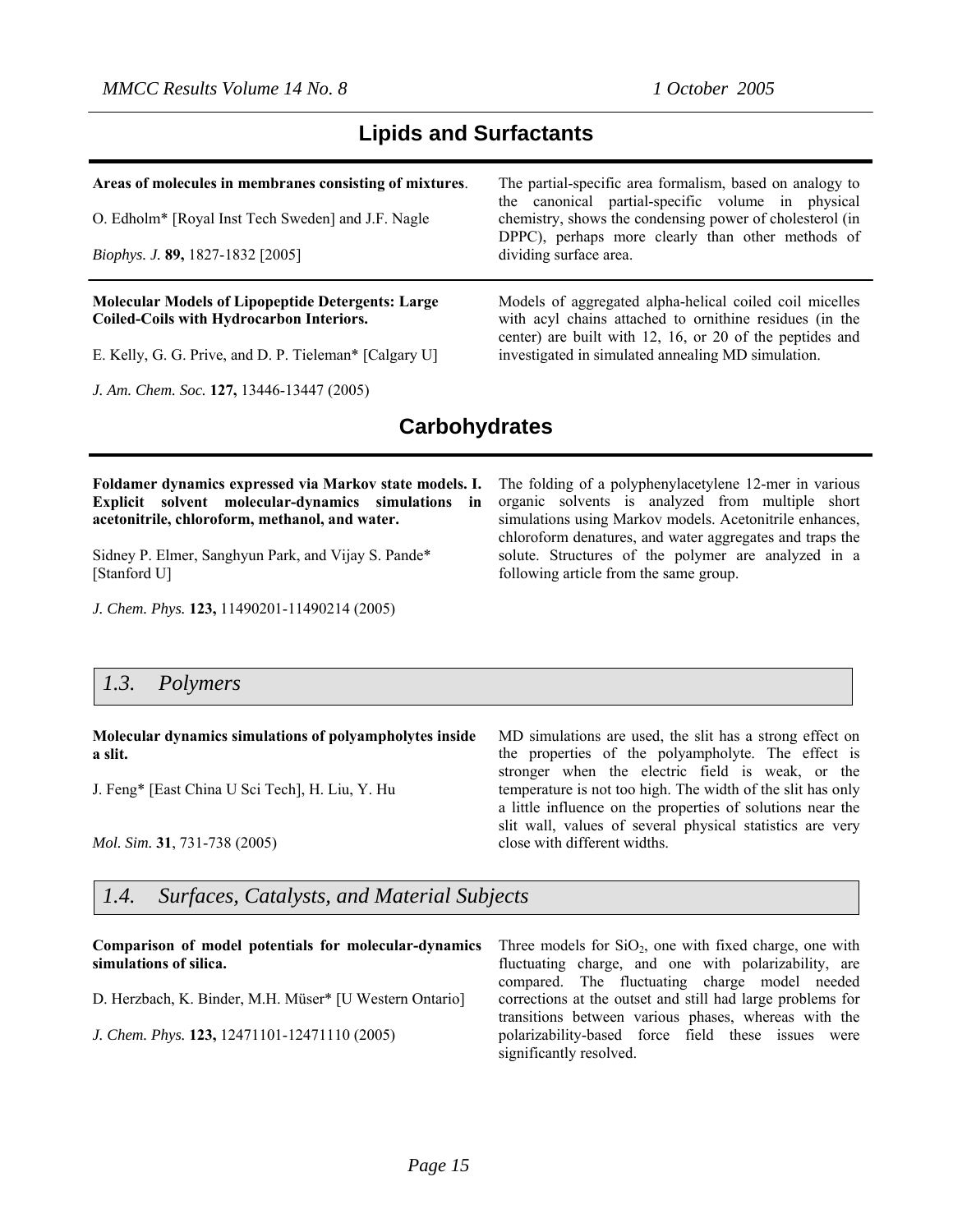# **2. METHODOLOGY**

### **Potentials and Parameters**

| A new set of molecular mechanics parameters for<br>hydroxyproline and its use in molecular dynamics<br>simulations of collagen-like peptides. | A new set of parameters was developed that produces the<br>correct ring pucker in hydroxyproline. Simulations with<br>these parameters demonstrate that the collagen triple<br>helix structure requires this correct ring pucker, and that |
|-----------------------------------------------------------------------------------------------------------------------------------------------|--------------------------------------------------------------------------------------------------------------------------------------------------------------------------------------------------------------------------------------------|
| S. Park, R.J. Radmer, T.E. Klein* [Stanford U], V.S. Pande*<br>[Stanford U]                                                                   | hydroxylation of the prolines is important for this reason.                                                                                                                                                                                |
| J. Comp. Chem. $26, 1612 - 1616$ (2005)                                                                                                       |                                                                                                                                                                                                                                            |
| Force field validation for nucleic acid simulations:<br>Comparing energies and dynamics of a DNA dodecamer.                                   | Comparison of the AMBER98 force field as implemented<br>in NAMD with that in Amber for ligand binding to a<br>DNA dodecamer and other benchmarks show the NAMD                                                                             |
| S. Jha* [Univ Coll London], P.V. Coveney, and<br>C.A. Laughton                                                                                | accuracy to be adequate and that the advantages of<br>NAMD for large scale simulations can be tapped with<br>confidence.                                                                                                                   |
| J. Comp. Chem. 26, 1617-1627 (2005)                                                                                                           |                                                                                                                                                                                                                                            |
| New potential model for molecular dynamic simulation of<br>liquid HF. I - Parameter optimization for charge<br>equilibration method.          | MD simulations of liquid HF is used to develop a new<br>optimization method to obtain transferable parameters for<br>charge equilibration method on the basis of ab initio<br>reference data. The optimized parameters are able to         |
| E. Bourasseau* [Commissariate al' Ene Atom],<br>J.-B. Maillet, L. Mondelain, P.-M. Anglade                                                    | reproduce the variations of the electrostatic potential<br>calculated from an ab initio method in a liquid phase of<br>HF molecules for different thermodynamic conditions.                                                                |
| Mol. Sim. 31, 705-713 (2005)                                                                                                                  | The proposed method is general, precise and efficient to                                                                                                                                                                                   |

### **Energy Minimization**

#### **New general tools for constrained geometry optimizations.**

L. De Vico, M. Olivucci and R. Lindh\* [Cent Stu Sistemi Complessi]

*J. Chem. Theory and Comput.* **1**, 1029-1037 (2005)

A modified constrained geometry optimization method is designed and implemented. The changes include the choice of projection, quasi-line-search, and the use of a Rational Function optimization approach rather than a reduced-restricted-quasi-Newton-Raphson method in the optimization step. The results showed how geometrical constraints are implemented in an approach based on nonredundant curvilinear coordinates avoiding the inclusion of the constraints in the set of redundant coordinates used to define the internal coordinates.

obtain transferable and realistic parameters.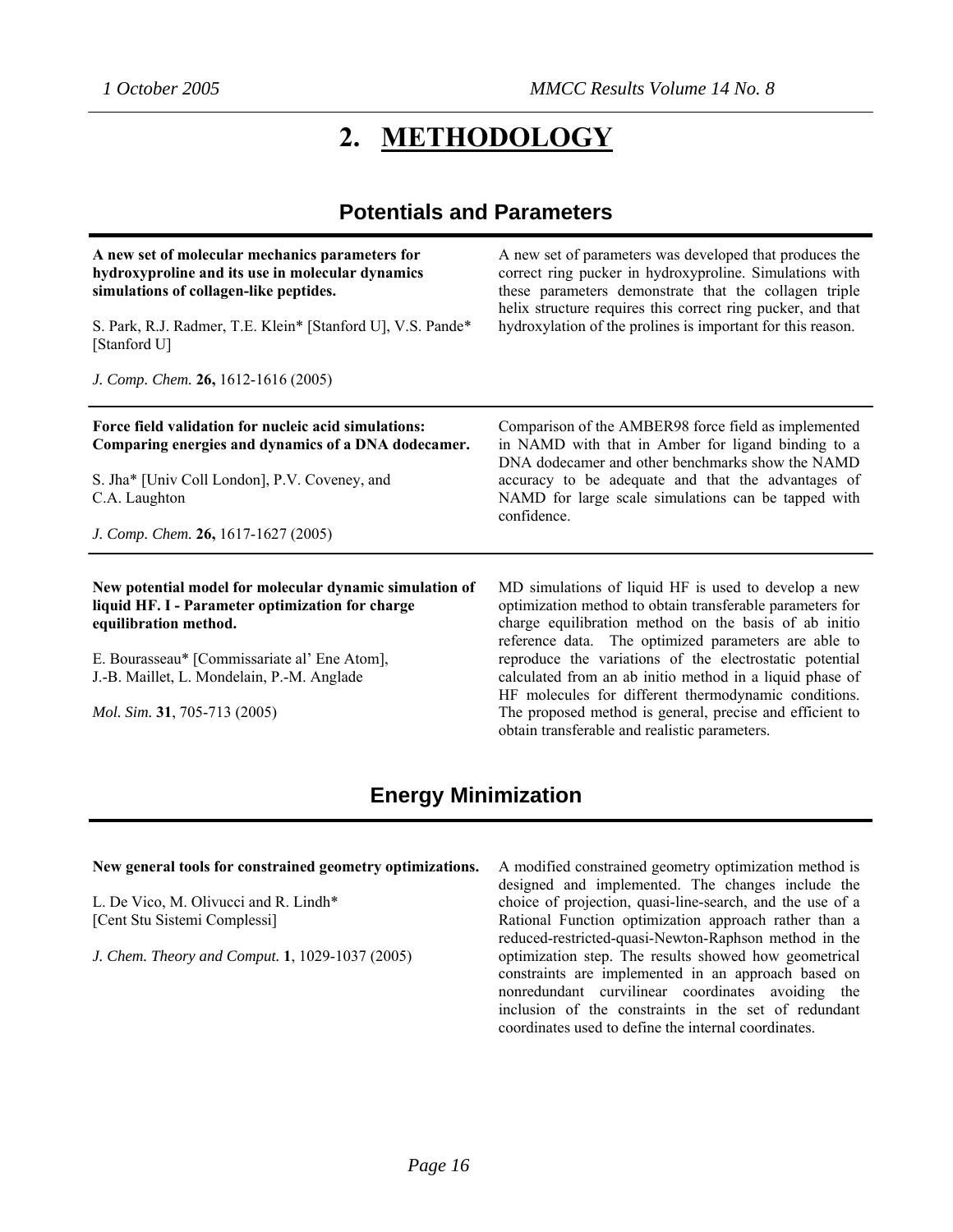| <b>Molecular Dynamics</b> |  |
|---------------------------|--|
|---------------------------|--|

| Application of torsion angle molecular dynamics for<br>efficient sampling of protein conformations.<br>J. Chen, W. Im, and C.L. Brooks III* [Scripps]<br>J. Comp. Chem. 26, 1565-1578 (2005)                                                                  | To get a more accurate internal coordinate force field, the<br>"projection" approach of Katrich et al was extended using<br>softened VDW and electrostatic interactions so that the<br>flexibility inherent in bond lengths and angles was<br>properly represented for the rigid bond lengths and angles<br>used in torsion angle MD. Time steps can be lengthened,<br>but are limited by some intrinsic complications. |
|---------------------------------------------------------------------------------------------------------------------------------------------------------------------------------------------------------------------------------------------------------------|-------------------------------------------------------------------------------------------------------------------------------------------------------------------------------------------------------------------------------------------------------------------------------------------------------------------------------------------------------------------------------------------------------------------------|
| Framework-based design of a new all-purpose molecular<br>simulation application: The Adun simulator.<br>M.A. Johnston, I.F. Galván, and J. Villà-Freixa*<br>[Inst. Municipal d'Investigació Mèdica and U Pompeu Fabra]<br>J. Comp. Chem. 26, 1647-1659 (2005) | Adun is a new programming framework that separates the<br>underlying<br>algorithms, providing<br>from<br>program<br>"complete reusability." A package that can be adjusted to<br>molecular simulations was developed and is here<br>illustrated using QM/MM, FEP, and other standard MD<br>projects.                                                                                                                    |
| Speed up of dynamic observables in coarse-grained<br>molecular-dynamics simulations of unentangled polymers.<br>P.K. Depa and J.K. Maranas* [Penn State U]<br>J. Chem. Phys. 123, 09490101-09490107 (2005)                                                    | Motions in course-grained models are faster than in<br>atomistic counterparts by a predictable margin, in a way<br>that relates to neighbor cage escapes.                                                                                                                                                                                                                                                               |
| Combined length scales in dissipative particle dynamics.<br>J. A. Backer* [U Amsterdam], C. P. Lowe, H.C.J. Hoefsloot,<br>and P. D. Iedema<br>J. Chem. Phys. 123, 11490501-11490510 (2005)                                                                    | A method for combining dissipative (mesoscopic)<br>dynamics with atomistic dynamics, with interconversions<br>at the interface, is found to increase efficiency two fold in<br>the system under consideration.                                                                                                                                                                                                          |
| Multiscale coarse graining of liquid-state systems.<br>S. Izvekov and G.A. Voth* [U Utah]<br>J. Chem. Phys. 123, 13410501-13410513 (2005)                                                                                                                     | In this approach to combining mesoscopic and atomistic<br>simulations, forces are matched through use of a<br>constraint for the instantaneous virial. It is illustrated with<br>coarse-grained water and methanol molecules.                                                                                                                                                                                           |

## **Peptide Conformational Analysis**

**Lattice models of peptide aggregation: Evaluation of conformational search algorithms.**  M.T. Oakley, J.M. Garibaldi, and J.D. Hirst\* [U Nottingham] Fibril formation was probed using a Miyazawa-Jernigan force field and various MC algorithms on a series of small peptides. Replica exchange provided the most stable structures.

*J. Comp. Chem.* **26,** 1638-1646 (2005)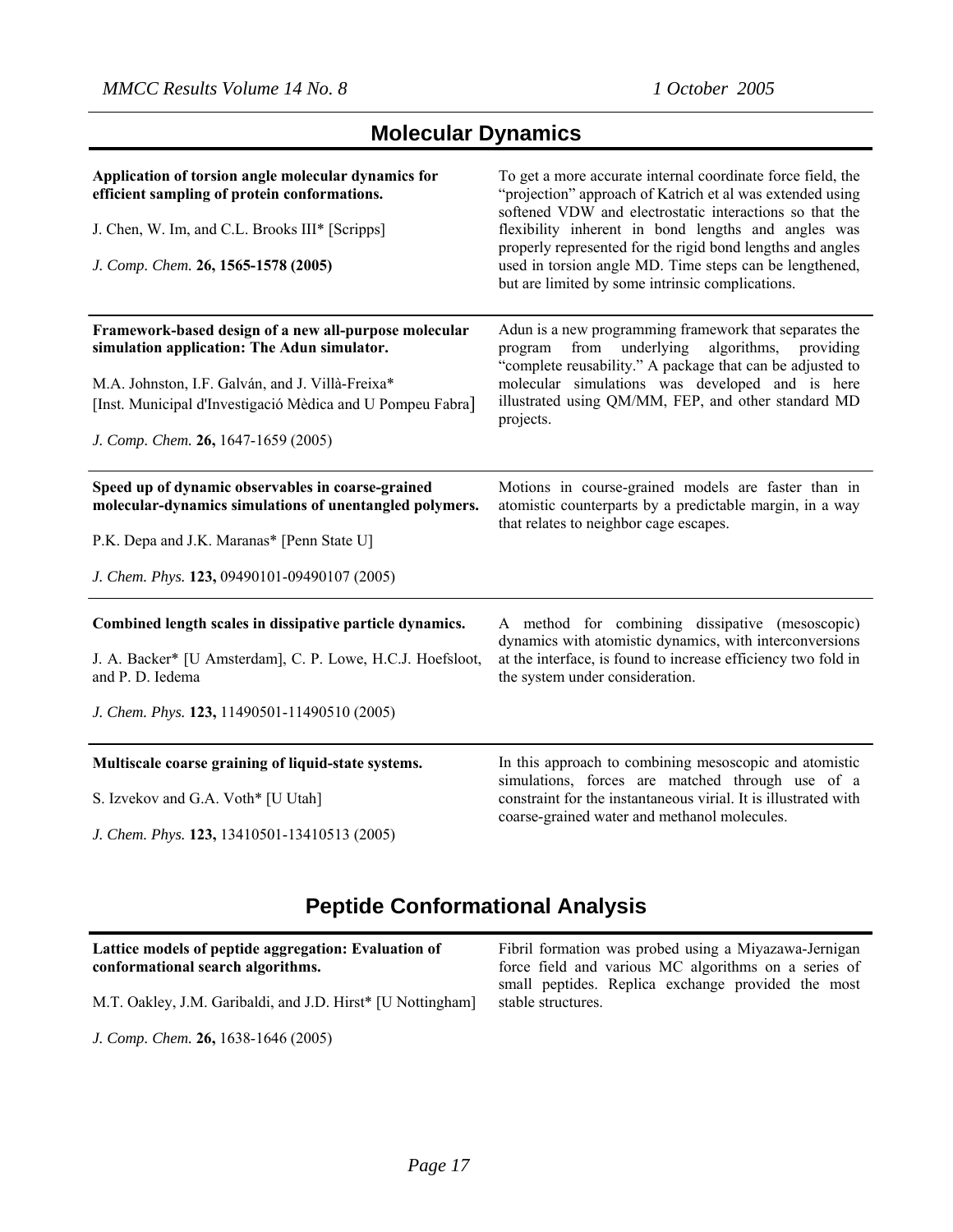### **Structural Similarity Analysis**

#### **YAKUSA: A fast structural database scanning method**

M. Carpentier\* [U Paris], S. Brouillet, and J. Pothier

*Proteins* **61***,* 137-151 (2005)

**T** 

**!** 

A fast method for (local) substructure similarity searches, based on  $C\alpha \alpha/\tau$  angles, is presented. The sensitivity and selectivity compare well to the best of other methods (like CE and DALI). Future application to rigorous/exhaustive structural classification is discussed.

### **Ligand Docking**

| A Flexible Docking Procedure for the Exploration of<br>Peptide Binding Selectivity to Known Structures and<br>Homology Models of PDZ Domains.<br>M. Y. Niv, and H. Weinstein* [Weill Med College]<br>J. Am. Chem. Soc. 127, 14072-14079 (2005) | Simulated annealing MD (with a soft core potential) with<br>rotamer search is developed into a methodology for a<br>flexible peptide docking to homology models of PDF<br>protein binding motifs.                                                |
|------------------------------------------------------------------------------------------------------------------------------------------------------------------------------------------------------------------------------------------------|--------------------------------------------------------------------------------------------------------------------------------------------------------------------------------------------------------------------------------------------------|
| General and targeted statistical potentials for protein-<br>ligand interactions                                                                                                                                                                | The development of a docking potential, and<br>methodological aspects of the generation thereof, are<br>presented. Potentials obtained perform on a level with                                                                                   |
| W.T. Mooij* [Astex] and M.L. Verdonk<br><i>Proteins</i> <b>61</b> , 272-287 (2005)                                                                                                                                                             | e.g. GoldScore and ChemScore, but can be more directly<br>linked and/or tailored to (additional)<br>structural<br>information and/or (specific) docking targets.                                                                                 |
| <b>POEM: Parameter Optimization using Ensemble</b><br>Methods: Application to target secific soring fnctions.                                                                                                                                  | A new method and program, POEM, combines the DOE<br>(Design Of Experiment) procedure with a variety of<br>regression methods to target-specifically optimize scoring<br>functions such as FlexX and Screenscore for structure-<br>based docking. |
| I. Antes* [Max-Planck Inst], C. Merkwirth, and T. Lengauer                                                                                                                                                                                     |                                                                                                                                                                                                                                                  |
| J. Chem. Inf. Model. 45, 1291-1302 (2005)                                                                                                                                                                                                      |                                                                                                                                                                                                                                                  |

### **Structure Determination**

| <b>ABACUS, a direct method for protein NMR structure</b><br>computation via assembly of fragments       | "A robust 'direct' approach for high-throughput bio-<br>molecular structure determination via NMR" capable of<br>handling ambiguous NOEs without a-priori assumptions, |
|---------------------------------------------------------------------------------------------------------|------------------------------------------------------------------------------------------------------------------------------------------------------------------------|
| A. Grishaev, C.A. Steren, B. Wu, A. Pineda-Lucena,<br>C. Arrowsmith, and M. Llinás* [Carnegie Mellon U] | converges in $\sim$ 15 cycles and is shown to reproduce a<br>conventional NMR structure to within 1.2Å and 97% of<br>NOESY assignments.                                |
| <i>Proteins</i> <b>61</b> , 36-43 (2005)                                                                |                                                                                                                                                                        |

#### **An assessment of the accuracy of methods for predicting hydrogen positions in protein structures**

L.R. Forrest and B. Honig\* [Columbia U]

*Proteins* **61***,* 296-309 (2005)

The first and very thorough comparison of accuracy and efficiency of seven common modeling/simulation tools that add hydrogens to protein structures, with each other and with three X-ray and four neutron-diffraction structures with resolved hydrogens, is presented. Nearly all methods place NH's within the fluctuation radius, but for OH's differences are significant. The effects of different (if at all) treatment of ionization states are discussed.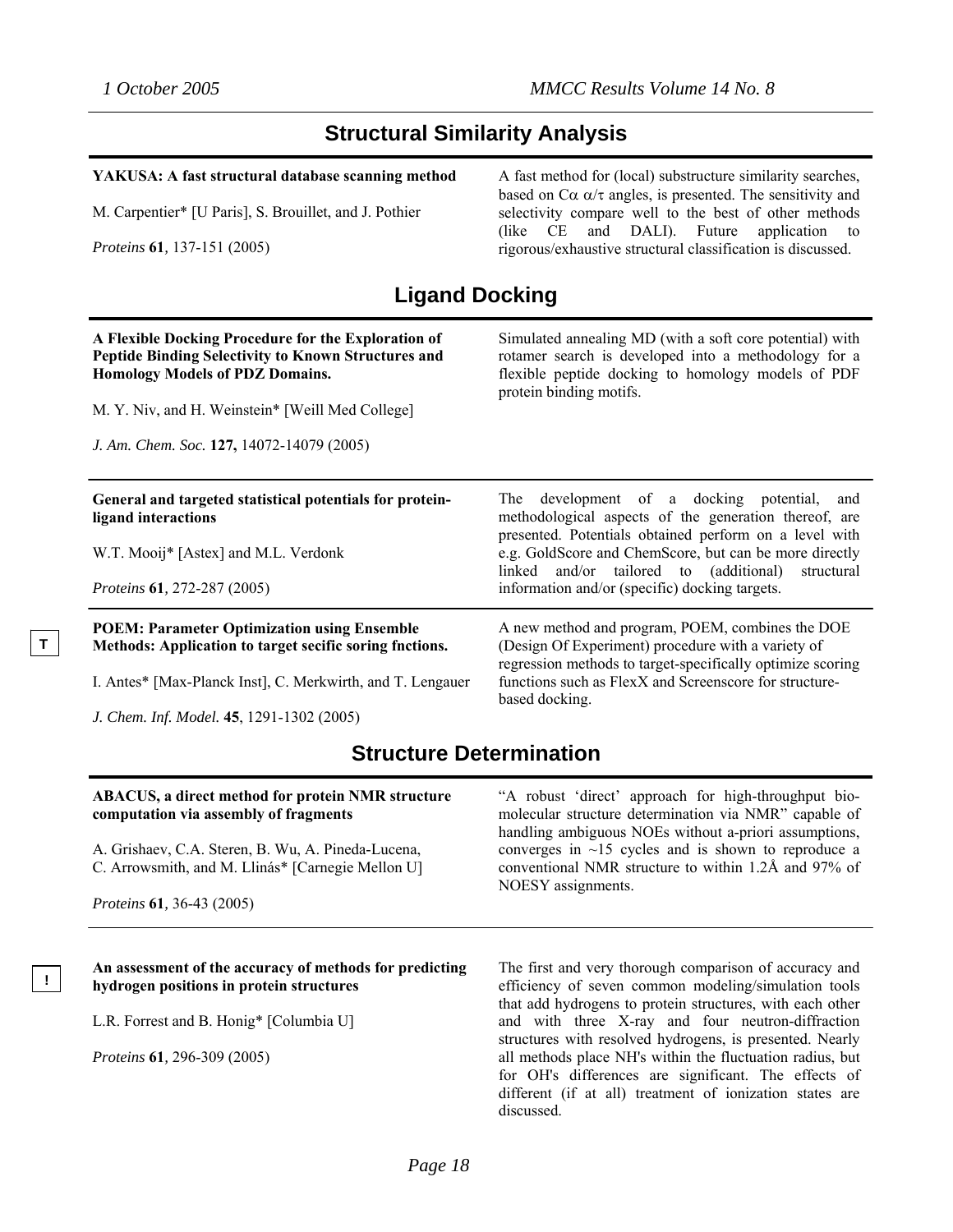# **3. J O U R N A L R E V I E W S**

### **Journal of Computational Chemistry 26(1), January 15, 2005**

1667 **Editorial.** C.L. Brooks III

1668-1688 **The Amber biomolecular simulation programs.** D.A. Case\* [Scripps], T.E. Cheatham III, T. Darden, H. Gohlke, R. Luo, K.M. Merz Jr., A. Onufriev, C. Simmerling, B.Wang, and R.J. Woods

> The program that developed in the late 1970's for "Assisted Model Building with Energy Refinement now contains a group of programs embodying a number of powerful tools of modern computational chemistry, focused on molecular dynamics and free energy calculations of proteins, nucleic acids, and carbohydrates."

1689-1700 **Molecular modeling of organic and biomolecular systems using BOSS and MCPRO.** W.L. Jorgensen\* [Yale U] and J. Tirado-Rives

> "An overview is provided of the capabilities for the current versions of the *BOSS* and *MCPRO* programs for molecular modeling of organic and biomolecular systems. Recent applications are noted, particularly for QM/MM studies of organic and enzymatic reactions and for protein-ligand binding."

1701-1718 **GROMACS: Fast, flexible, and free.** D. Van Der Spoel, E. Lindahl, B. Hess, G. Groenhof, A.E. Mark, and H. J.C. Berendsen\* [U Groningen]

> GROMACS is designed around parallel processingwith clusters of processors. It does not support an independent force field, but is compatible with GROMOS, OPLS, AMBER, and ENCAD. It has connections for QM/MM simulations and can handle polarizable shell models and flexible constraints.

1719-1751 **The GROMOS software for biomolecular simulation: GROMOS05.** M. Christen, P.H. Hünenberger, D. Bakowies, R. Baron, R. Bürgi, D.P. Geerke, T.N. Heinz, M.A. Kastenholz, V. Kräutler, C. Oostenbrink, C. Peter, D. Trzesniak, and W.F. van Gunsteren\* [Swiss Fed Inst Tech Zürich]

> GROMOS05 is the latest update replacing GROMOS96. It includes an analysis package, GROMOS++.

1752-1780 **Integrated Modeling Program, Applied Chemical Theory (IMPACT).** J.L. Banks, H.S. Beard, Y. Cao, A.E. Cho, W. Damm, R. Farid, A.K. Felts, T.A. Halgren, D.T. Mainz, J.R. Maple, R. Murphy, D.M. Philipp, M. P. Repasky, L.Y. Zhang, B.J. Berne, R.A. Friesner, E. Gallicchio, and R.M. Levy\* [Rutgers  $U$ ]

> IMPACT includes both fixed and polarizable atom force fields, and is useful for biomolecular simulations involving organic medicinal compounds. "Explicit solvent simulations have been used to guide (the) design of implicit solvent models based on the generalized Born framework and a novel nonpolar estimator that have recently been incorporated into the program. With IMPACT it is possible to use several different advanced conformational sampling algorithms based on combining features of molecular dynamics and Monte Carlo simulations. The program includes two specialized molecular mechanics modules: Glide, a high-throughput docking program, and QSite, a mixed quantum mechanics/molecular mechanics module. These modules employ the IMPACT infrastructure as a starting point for the construction of the protein model and assignment of molecular mechanics parameters, but have then been developed to meet specialized objectives with respect to sampling and the energy function."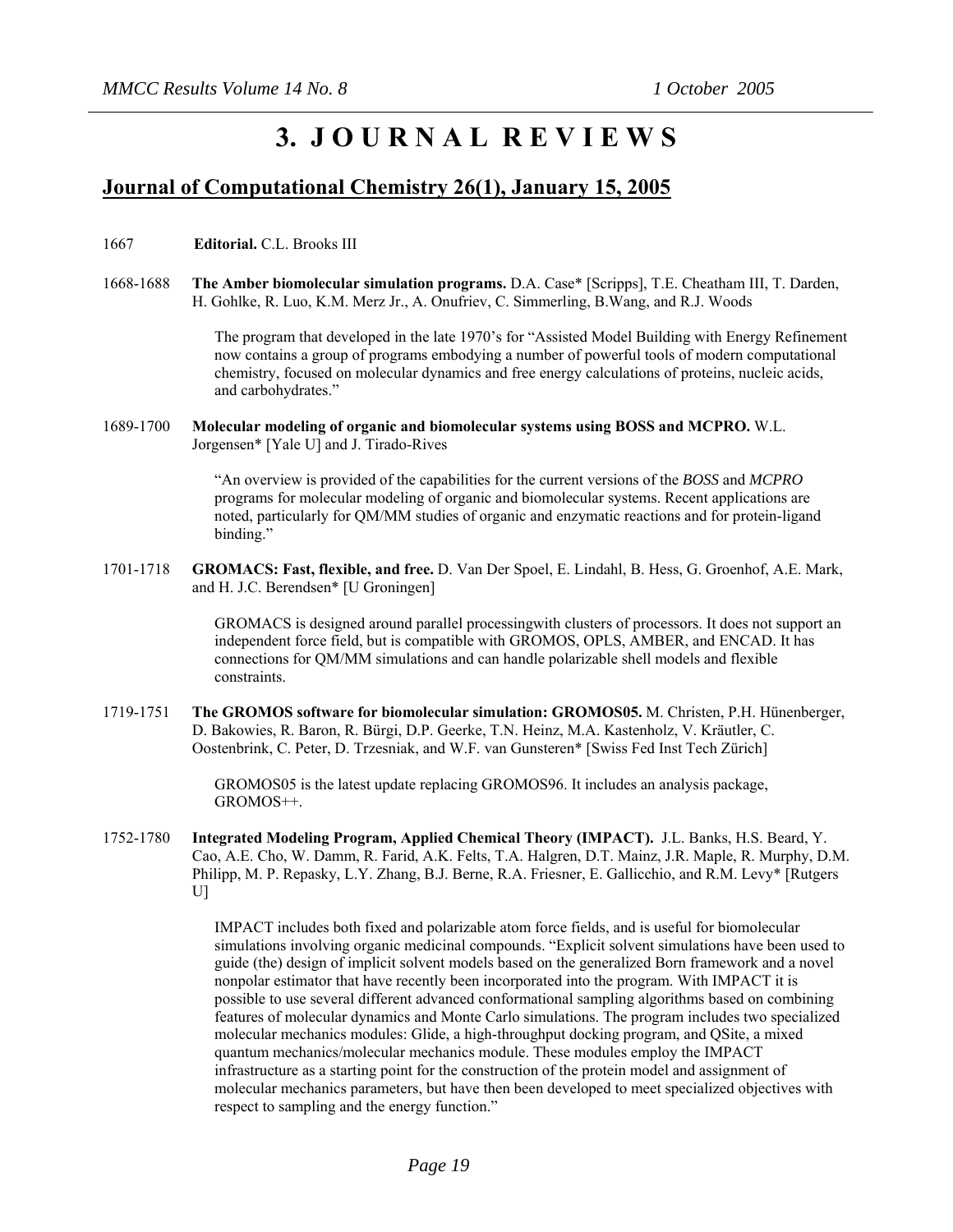1781-1802 **Scalable molecular dynamics with NAMD.** J.C. Phillips, R. Braun, W. Wang, J. Gumbart, E. Tajkhorshid, E. Villa, C. Chipot, R.D. Skeel, L. Kalé, and K. Schulten\* [U Illinois Champaign Urbana]

> NAMD is freely distributed and is designed to scale for hundreds of processors on high-end parallel machines and for 10s of processors on low-end clusters. It uses the CHARMM and AMBER force fields. "This article, directed to novices as well as experts, first introduces concepts and methods used in the NAMD program, describing the classical molecular dynamics force field, equations of motion, and integration methods along with the efficient electrostatics evaluation algorithms employed and temperature and pressure controls used. Features for steering the simulation across barriers and for calculating both alchemical and conformational free energy differences are presented. The motivations for and a roadmap to the internal design of NAMD, implemented in C++ and based on Charm++ parallel objects, are outlined. The factors affecting the serial and parallel performance of a simulation are discussed. Finally, typical NAMD use is illustrated with representative applications to a small, a medium, and a large biomolecular system, highlighting particular features of NAMD, for example, the Tcl scripting language."

# **4. A D D R E S S E S O F P R I N C I P A L A U T H O R S**

The production sites for the corresponding or principal authors are given in brackets in the citations. When not designated by the publisher, the first author is assumed to be the principal. Current addresses are listed here.

Yuri Abramov yuriy.a.abramov@pfizer.com Pfizer Global R&D Eastern Point Rd Groton, CT, 06340 USA

Iris Antes antes@mpi-sb.mpg.de Max-Planck-Institut für Informatik Stuhlsatzenhausweg 85 D-66123 Saarbrücken, Germany

T. Ando Dept. of Biol. Sci. & Tech. Tokyo Univ. of Sci. 2641 Yamazaki, Noda-shi Chiba, 278-8510, Japan

[J. A. Backer](http://scitation.aip.org.erl.lib.byu.edu/vsearch/servlet/VerityServlet?KEY=ALL&possible1=Backer%2C+J.+A.&possible1zone=author&maxdisp=25&smode=strresults&aqs=true) backer@science.uva.nl Van 't Hoff Inst. for Mol. Sciences University of Amsterdam Nieuwe Achtergracht 166 1018 WV Amsterdam, The Netherlands

Herman J. C. Berendsen [H.J.C.Berendsen@rug.nl](mailto:H.J.C.Berendsen@rug.nl) Groningen Biomolecular Sciences and Biotechnology Institute University of Groningen Nijenborgh 4 NL-9747 AG Groningen, The Netherlands

A. Maria Bianucci Dept. di Sci. Farma. Univ. di Pisa Via Bonanno 6 56126 Pisa, Italy

E. Bourasseau Commissariat à l'Enegie Atomique Dépt. de Phys. Théor. et Appl. BP12, 91680 Bruyères-le-Châtel, France

Robert Brasseur brasseur.r@fsagx.ac.be Centre de Biophys. Moléc. Numér. Fac. Univ. des Sci. Agronom. Passage des Déportés 2 B-5030 Gembloux, Belgium.

Charles L. Brooks [brooks@scripps.edu](mailto:brooks@scripps.edu) Department of Molecular Biology and Center for Theoretical Biological Physics The Scripps Research Institute 10550 North Torrey Pines Road La Jolla, CA 92037, USA

Mathilde Carpentier mathilde@abi.snv.jussieu.fr Atelier de BioInformatique Université Paris 6 12 Rue Cuvier, 75005 Paris, France.

David A. Case case@scripps.edu Department of Molecular Biology The Scripps Research Institute 10550 North Torrey Pines Rd, TPC15 La Jolla, CA 92037, USA

David Chandler

chandler@cchem.berkeley.edu Department of Chemistry Univ. California, Berkeley Berkeley, CA 94720, USA

Violetta Cecchetti Lab. di Chem. e Chemioinf. Dept. di Chim. Univ. di Perugia Via Elce di Sotto 10 I-06123 Perugia, Italy

Dr. Giorgio Colombo g.colombo@icrm.cnr.it ICRM-CNR Via Mario Bianco 9, 20131 Milano, Italy.

Voichita M. Dadarlat voichi@purdue.edu Department of Chemistry Purdue University West Lafayette, IN 47907

William F. DeGrado wdegrado@mail.med.upenn.edu Dept. of Biochem. and Molec. Biophys. and Dept. of Chem. Univ. of Pennsylvania Philadelphia, PA 19104, USA

Christopher Dobson cmd44@cam.ac.uk Dept. Chemistry Univ. Cambridge Lensfield Rd. Cambridge CB2 1EW, UK

Yong Duan duan@ucdavis.edu UC Davis Genome Center Dept. of Applied Sci. Univ. California Davis, CA 95616, USA

Olle Edholm [oed@theophys.kth.se](mailto:oed@theophys.kth.se)  Theoretical Biological Physics Royal Institute of Technology Stockholm, Sweden

R.G. Endres Princeton Univ. Princeton, NJ 08544-1014, USA

J. Feng Dept. of Chem. and State Key Lab. of Chem. Engg. East China Univ. of Sci. & Tech. Shanghai, 200237, P.R. China

G. A. Fernández Inst. of Thermodynamics and Thermal Process Engg. Univ. of Stuttgart D-70550, Stuttgart, Germany

Colin Fishwick colinf@chem.leeds.ac.uk Dept. Chemistry Univ. of Leeds Leeds LS2 9JT, UK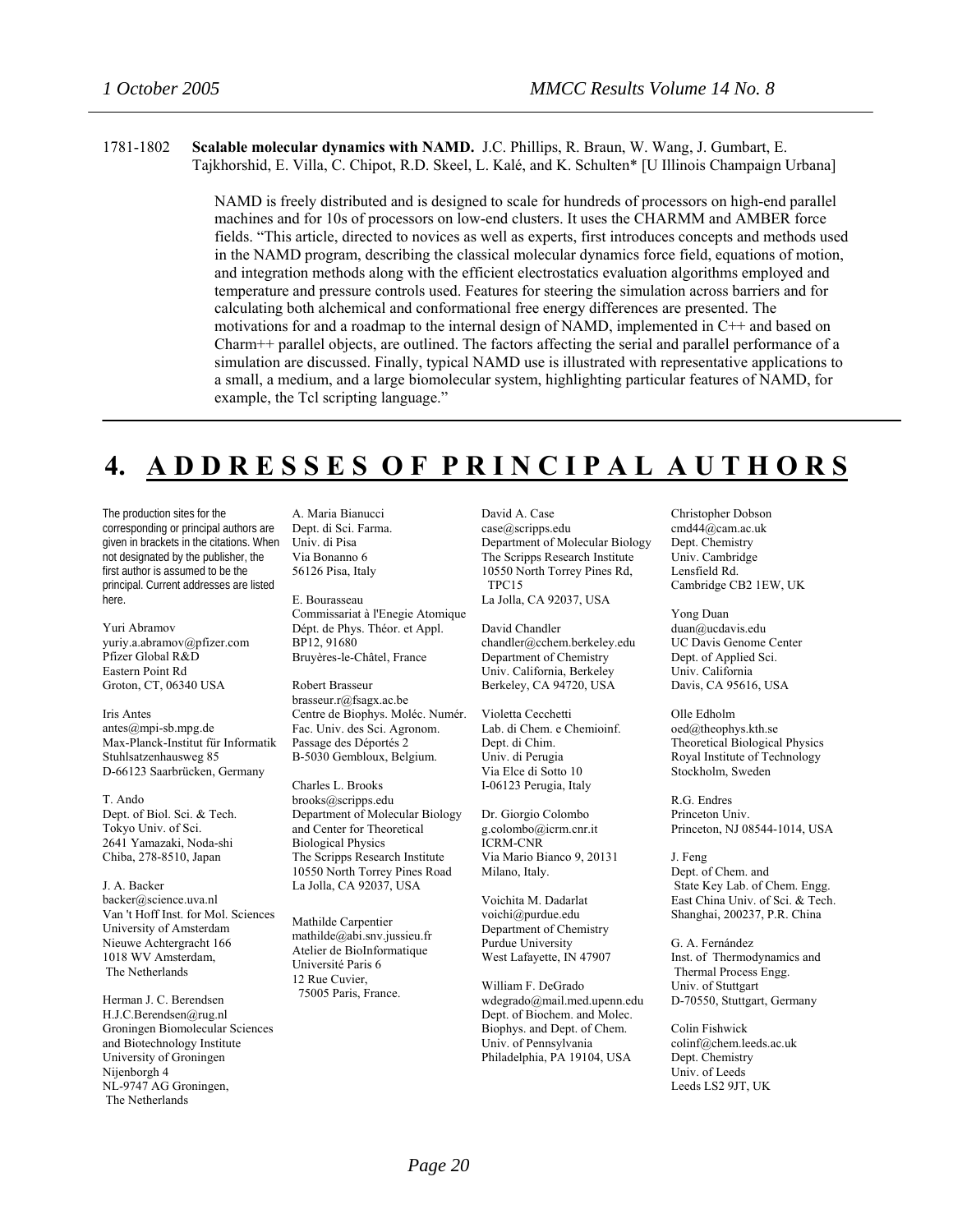### *MMCC Results Volume 14 No. 8 1 October 2005*

Zongru Guo Dept. of Med.Chem. Inst. of Materia Medica Chinese Acad. of Med. Sci. & Peking Union Med.Coll. Beijing 100050, China

S.P. Gupta Dept. of Chem. Birla Inst. of Tech. and Sci. Pilani - 333031, India

Rick Gussio gussio@ncifcrf.gov Developmental Therapeutics National Cancer Instit. Frederick, MD 21702, USA

Anders Hallberg Anders.Hallberg@orgfarm.uu.se Dept. Medicinal Chem. Uppsala University, BMC Box 574 751 23 Uppsala, Sweden

Corwin Hansch Dept. of Chem. Pomona Coll. Claremont, CA 91711, USA

Donald Hamelberg dhamelbe@mccammon.ucsd.edu HHMI and Dept. of Chem. and Biochem. Univ. California at San Diego La Jolla, CA 92093, USA

Jeremy N. Harvey jeremy.harvey@bris.ac.uk Centre for Comp. Chem. School of Chemistry Univ. Bristol Cantock's Close, Bristol BS8 1TS, U. K.

Eszter Hazai hazaie@chemres.hu Sch. of Medicine, Dept. of Molec. Pharmac. and Biochem. Univ. of Massachusetts Room 815, 364 Plantation St Worcester, MA, 01605, USA and Inst. of Biomolec. Chem. Chemical Research Center POB 17, H-1525 Budapest, Hungary.

Gunnar von Heijne gunnar@dbb.su.se Dept. Biochemistry and Biophysics Stockholm Univ. SE-106 91 Stockholm, Sweden

Volkhard Helms volkhard.helms@ bioinformatik.uni-saarland.de Center for Bioinformatics Saarland Univ. P.O. 151150, D-66041, Saarbrücken, Germany.

H. Higashi Div. of Material Engg. Grad. Sch. of Natural Sci. & Tech. Kanazawa Univ. Kakuma-machi Kanazawa, 920-1192, Japan

Jonathan D. Hirst [jonathan.hirst@nottingham.ac.uk](mailto:jonathan.hirst@nottingham.ac.uk) School of Chemistry University of Nottingham University Park Nottingham NG7 2RD, UK

Barry Honig bh6@columbia.edu Dept. Biochem. & Molec. Biophys. Columbia Univ. 630 West 168th Street, BB2-221 New York, NY 10032, USA.

Shantenu Jha s.jha@ucl.ac.uk Centre for Computational Science University College London 20 Gordon Street London WC1H 0AJ, UK

William L. Jorgensen [William.Jorgensen@yale.edu](mailto:William.Jorgensen@yale.edu) Department of Chemistry Yale University New Haven, CT 06520-8107, USA

Martin Karplus marci@tammy.harvard.edu Dept. Chem. and Chemical Biol. Harvard Univ. 12 Oxford St. Cambridge, MA 02138, USA

Gerhard Klebe klebe@mailer.uni-marburg.de Inst. für Pharmaz. Chem. Philipps-Universität Marburg Marbacher Weg 6 D-35032 Marburg, Germany

Teri E. Klein teri.klein@stanford.edu Department of Genetics School of Medicine Stanford University Stanford, CA 94305, USA

Nicole Kratochwil nicole\_a.kratochwil@roche.com Pharmaceuticals Division F. Hoffmann-La Roche Ltd CH-4070 Basel, Switzerland

Sangyoub Lee sangyoub@snu.ac.kr Dept. of Chem. Seoul Natl. Univ. Seoul 151-747, South Korea

Ronald M. Levy [ronlevy@lutece.rutgers.edu](mailto:ronlevy@lutece.rutgers.edu) Department of Chemistry and Chemical Biology and BioMaPS Institute for Quantitative Biology Rutgers University Piscataway, NJ 08854, USA

Roland Lindh Cent. per lo Studio dei Sistemi Complessi Via Tommaso Pendola 37 I-53100 Siena, Italy

Miguel Llinás llinas@andrew.cmu.edu Dept. of Chem. Carnegie Mellon Univ. Pittsburgh, PA 15213, USA

A. Mallik Dept. of Phys. Univ. of Florida P.O. Box 118440 Gainesville, FL, 32611- 8440, USA

Paul Maragakis maragakis@cmt.harvard.edu Dept. Chem. and Chemical Biol. Harvard Univ. 12 Oxford St. Cambridge, MA 02138, USA

Janna K. Maranas jmaranas@psu.edu Dept. of Chemical Engineering The Pennsylvania State University University Park, PA 16802, USA

Kim McClure kim.f.mcclure@pfizer.com Pfizer Global R&D Eastern Point Rd Groton, CT, 06340 USA

S. Miertus International Cent. For Sci. and High Tech. UNIDO, AREA Science Park Padriciano 99 I-34012 Trieste, Italy

W. Mooij, w.mooij@astex-therapeutics.com Astex Therapeutics Ltd. 436 Cambridge Science Park Milton Road, Cambridge CB4 0QA United Kingdom

Prof. Henriette Molinari molinari@sci.univr.it Dipt. Scientifico e Tecnologico Univ. di Verona Ca' Vignal 1, Strada le Grazie 15, 37134, Verona, Italy.

Marco Mor Dept. Farma. Univ. degli Stu. di Parma Parco Area delle Scienze 27/A I-43100 Parma, Italy

Adrian J. Mulholland Centre for Comp. Chem. School of Chemistry Univ. Bristol Cantock's Close, Bristol BS8 1TS, U. K.

[Martin H.](http://scitation.aip.org.erl.lib.byu.edu/vsearch/servlet/VerityServlet?KEY=ALL&possible1=Muser%2C+Martin+H.&possible1zone=author&maxdisp=25&smode=strresults&aqs=true) Müser [mmuser@uwo.ca](mailto:mmuser@uwo.ca) Dept. of Applied Mathematics University of Western Ontario London, Ontario N6A 5B7, Canada

Tam Nguyen nguyent@ncifcrf.gov Developmental Therapeutics. National Cancer Instit. Frederick, MD 21702, USA Jan Norberg Cent. for Stru. Biochem. Dept. of Biosci. at Novum Karolinska Inst. SE-141 57 Huddinge, Sweden

Ruth Nussinov ruthn@ncifcrf.gov NCIFrederick Bldg. 469, Rm 151 Frederick, MD 21702, USA.

Toru Oba Inst. for Mol.Sci. Okazaki Aichi 444-8585, Japan

Juan J. de Pablo depablo@engr.wisc.edu Dept. of Chem. and Biol. Eng. Univ. of Wisconsin–Madison 1415 Engineering Drive Madison, WI 53706–1691, USA.

Vijay S. Pande pande@stanford.edu Department of Chemistry and Structural Biology Stanford University Stanford, CA 94305-5080, USA

Hwangseo Park hwangseo@snu.ac.kr Dept. of Chem. Seoul Natl. Univ. Seoul 151-747, South Korea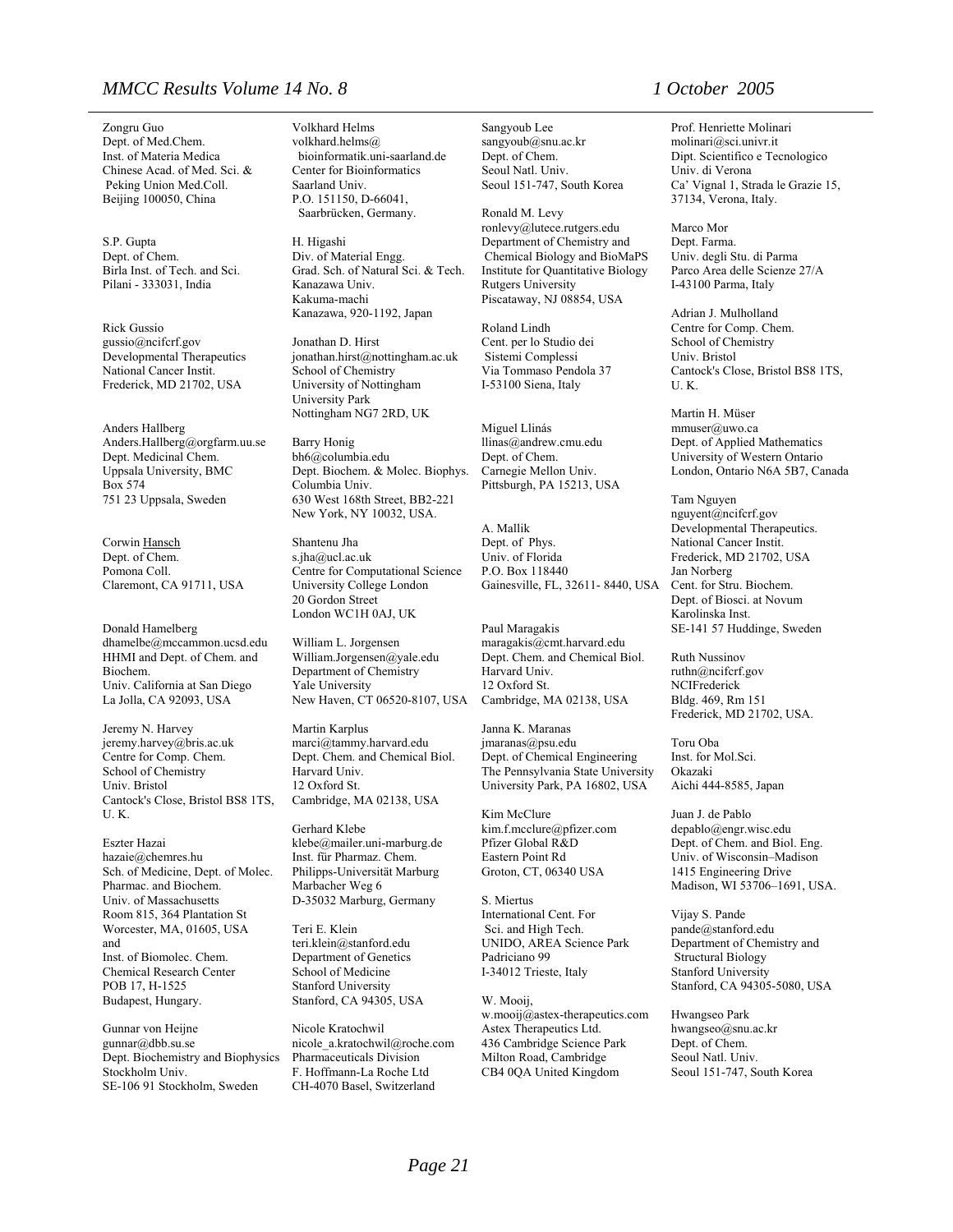Nagarajan Pattabiraman np47@georgetown.edu Dept. of Biochem. & Molec. Biol. and Dept. of Oncology Lombardi Comprehensive Cancer Center, Georgetown Univ. NRB, Room W417 3970, Reservoir Rd NW Washington, DC, 20005, USA

Florencio Pazos pazos@cnb.uam.es Structural Bioinformatics Group Division Mol. Biosciences Imperial College London London SW7 2AZ, UK

Igor Polikarpov [ipolikarpov@if.sc.usp.br](mailto:ipolikarpov@if.sc.usp.br)  Instituto de Física de São Carlos Universidade de São Paulo São Carlos SP 13560-970, Brazil

Rama Ranganathan rama.ranganathan@utsouthwestern.edu Dept. Biochemistry Univ. Texas Southwestern Medical Center Dallas, TX 75390, USA

Nigel G. J. Richards Dept. of Chem. Univ. of Florida Gainesville, Florida 32611-7200

George D. Rose grose@jhu.edu T. C. Jenkins Dept. of Biophys. The Johns Hopkins Univ. 3400 N. Charles Street Baltimore, MD 21218-2608, USA.

Burkhard Rost rost@cubic.bioc.columbia.edu CUBIC, Dept. of Biochem. and Molec. Biophys. Columbia Univ. 630 West 168th Street, BB217, New York, NY 10032, USA.

Carme Rovira [crovira@pcb.ub.es](mailto:crovira@pcb.ub.es) Centre de Recerca en Química Teòrica Parc Científic de Barcelona Barcelona, Spain

Harold A. Scheraga Baker Lab. Chem. & Chem. Biol. Cornell Univ. Ithaca, NY 14853-1301, USA. has5@cornell.edu

Franz Schmid fx.schmid@uni-bayreuth.de Laboratorium für Biochemie Univ. Bayreuth D-95440 Bayreuth, Germany Klaus Schulten [kschulte@ks.uiuc.edu](mailto:kschulte@ks.uiuc.edu) Beckman Institute Univ. of Illinois at Urbana-Champaign Urbana, IL 61801, USA

Tamar Schlick schlick@nyu.edu Dept. of Chem. 251 Mercer St. New York Univ. New York, NY. 10012, USA

Steven D. Schwatrz sschwartz@aecom.yu.edu Dept. of Physiology and Biophys. Albert Einstein College of Medicine 1300 Morris Park Ave Bronx, NY 10461, USA

J. E. Shea [shea@chem.ucsb.edu](mailto:shea@chem.ucsb.edu) Dept. of Chem. and Biochemistry University of California Santa Barbara, CA, USA

Carlos Simmerling carlos.simmerling@stonybrook.edu Dept. of Chem. Stony Brook Univ. Stony Brook, NY 11794, USA

Munir S. Skaf [skaf@iqm.unicamp.br](mailto:skaf@iqm.unicamp.br) Instituto de Química Univ. Estadual de Campinas Campinas SP 13084-862, Brazil

Walter Thiel thiel@mpi-muelheim.mpg.de Max-Planck-Inst fur Kohlenforschung D-45470 Mulheim an der Ruhr, Germany

Julie D. Thompson poch@igbmc.u-strasbg.fr Dépt. de Biol. et Génom. Struct. Inst. de Génét. et de Biol. Molcul. et Cellul. (CNRS/INSERM/ULP) BP 10142 67404 Illkirch Cedex, France.

G. Tiana Dept. di Fisica Univ. di Milano, and INFN via Celoria 16 20133, Milano, Italy

### *1 October 2005 MMCC Results Volume 14 No. 8*

D. Peter Tieleman tieleman@ucalgary.ca Dept. of Biological Sci. Univ. Calgary 2500 University Dr NW Calgary, Alberta, T2N 1N4, Canada

Joanna Trylska joanna@icm.edu.pl ICM Warsaw University Zwirki i Wigury 93 02-089 Warsaw, Poland

Wilfred F. van Gunsteren [wfvgn@igc.phys.chem.ethz.ch](mailto:wfvgn@igc.phys.chem.ethz.ch) Laboratory of Physical Chemistry Swiss Fed. Inst. of Tech. Zürich ETH-Hönggerberg CH-8093 Zürich, Switzerland

Flavia Varano Dept. di Sci. Pharm. Univ. degli Stu. di Firenze Polo Scientifico via Ugo Schiff, 6, 50019 Sesto Fiorentino (FI), Italy

Michele Vendruscolo mv245@cam.ac.uk Dept. Chemistry Univ. Cambridge Lensfield Rd. Cambridge CB2 1EW, UK

Nico Vermeulen npe.vermeulen@few.vu.nl Vrije Universiteit De Boelelaan 1083 1081 HV Amsterdam The Netherlands

[Fernando Vericat](http://scitation.aip.org.erl.lib.byu.edu/vsearch/servlet/VerityServlet?KEY=ALL&possible1=Vericat%2C+Fernando&possible1zone=author&maxdisp=25&smode=strresults&aqs=true) vericat@iflysib.unlp.edu.ar Instituto de Física de Líquidos y Sistemas Biológicos (IFLYSIB)- Consejo Nacional de Inv. Científicas y Técnicas-Universidad Nacional de La Plata (CONICET-UNLP) 1900 La Plata, Argentina and Grupo de Aplicaciones Matemáticas y Estadísticas de la Facultad de Ingeniería (GAMEFI) Facultad de Ingeniería Univ. Nac. de La Plata (UNLP) 1900 La Plata, Argentina

Jordi Villà-Freixa jvilla@imim.es Comp. Biochem. Biophys. Lab. Research Group on Biomedical Informatics (GRIB) Inst. Municipal d'Investigació Mèd. and Universitat Pompeu Fabra C/Doctor Aiguader 80 08003 Barcelona, Catalunya, Spain

Gregory A. Voth voth@chem.utah.edu Center for Biophysical Modeling and Simulation and Department of Chemistry University of Utah Salt Lake City, UT 84112-0850, USA

Anna Vulpetti anna.vulpetti@nervianoms.com Nerviano Medical Sciences Viale Pasteur 10 20014 Nerviano, Italy

Shaomeng Wang shaomeng@umich.edu Dept. Medicinal Chem. Univ. Michigan 1500 E. Medical Center Dr. Ann Arbor, MI 48109, USA

Jerome Wielens jerome.wielens@ vcp.monash.edu.au Dept. of Medicinal Chem. Monash Univ. 381 Royal Parade 3052, Parkville, Vic., Australia.

Harel Weinstein haw2002@med.cornell.edu Dept. Physiology and Biophys. Weill Medical College of Cornell Univ 1300 York Ave New York, NY 10021, USA

Jimin Xie Sch. of Chem. & Chem. Engg. Jiangsu Univ. Zhenjiang 212013, PR China

Huan-Xiang Zhou zhou@sb.fsu.edu Dept. of Phys. and Inst. of Molec. Biophys. and Sch. of Comput. Sci. Florida State Univ. Tallahassee, FL 32306, USA.

[Jan Zielkiewicz](http://scitation.aip.org.erl.lib.byu.edu/vsearch/servlet/VerityServlet?KEY=ALL&possible1=Zielkiewicz%2C+Jan&possible1zone=author&maxdisp=25&smode=strresults&aqs=true)  jaz@chem.pg.gda.pl Department of Chemistry Gdańsk University of Technology Narutowicza 11/12 Gdańsk 80-952, Poland